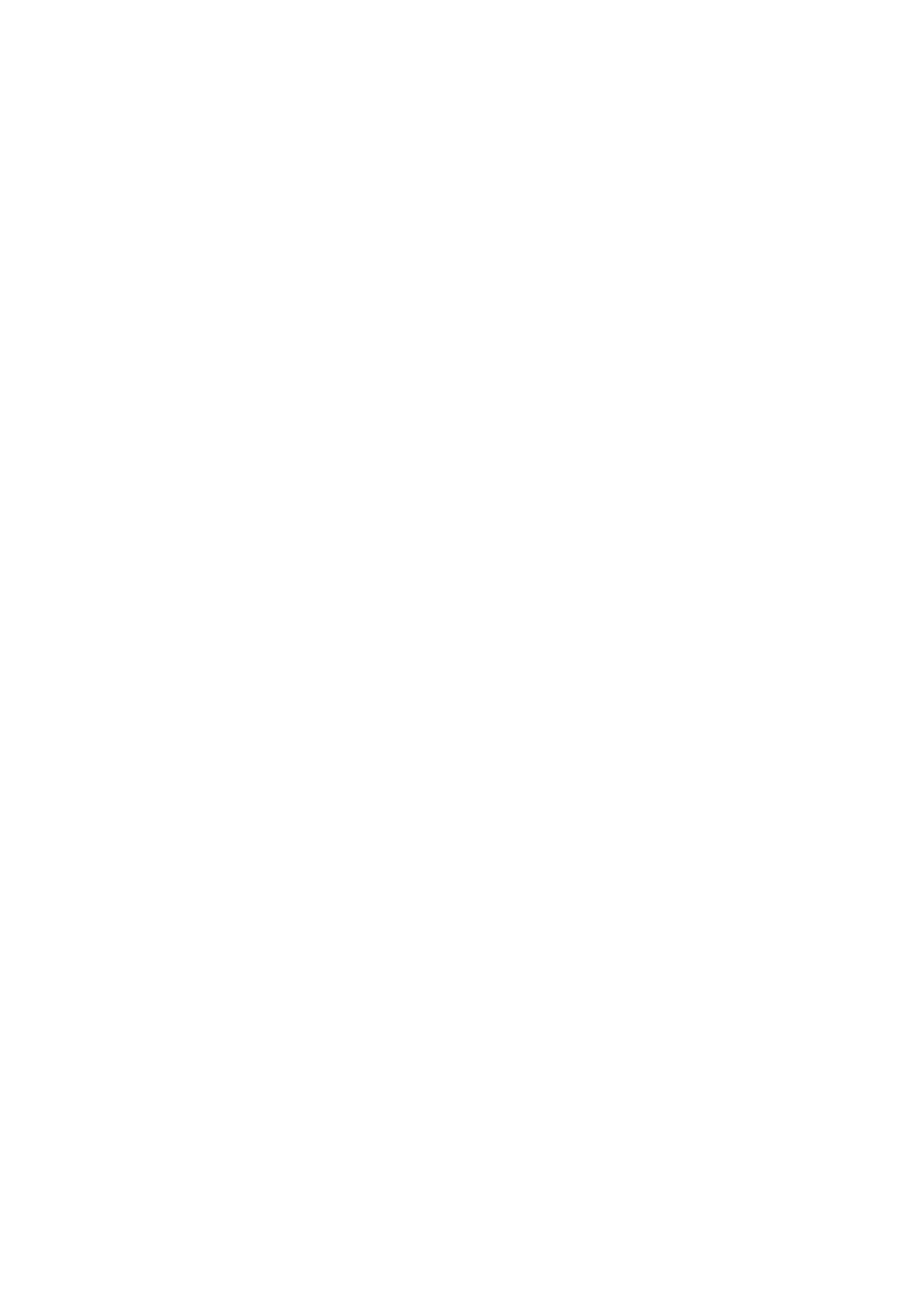# **A – Airline**

*Time limit: 15 s Memory limit: 512 MiB*

An airline company offers regular flights involving *n* different airports. Each flight links two airports directly (i.e. without stopping at any other airport) and allows travel in both directions. The flights are arranged such that for any choice of starting airport *s* and destination airport *t*, there exists exactly one sequence of flights between the two airports without visiting any airport more than once. The number of flights in this sequence is called the *distance* between *s* and *t*.

Were the airline to add another flight, say between airports *x* and *y*, it is possible that for some pairs (*s, t*), another, shorter sequence of flights from *s* to *t* would form. The more pairs affected, the more promising the new connection between *x* and *y* is considered to be. The airline is asking you to help them evaluate several possible additions  $(x, y)$  with respect to this criterion.

# **Input data**

The first line contains two integers, *n*, the number of airports, and *q*, the number of possible additions (*x, y*) that are to be evaluated.

The next *n*−1 lines describe the original flights before any additions. The *i*-th of these lines contains two integers  $u_i$  and  $v_i$ , indicating that there is a direct flight connection between airports  $u_i$  and  $v_i$ .

The remaining *q* lines describe the possible additional flights that are being considered. The *i*-th of these lines contains two integers  $x_i$  and  $y_i$ , indicating that in the *i*-th scenario the original *n*−1 flights would be supplemented by a new direct flight connection between airports *x<sup>i</sup>* and *y<sup>i</sup>* .

#### **Input limits**

- $2 \leq n \leq 10^6$
- 1  $\leq$  *q*  $\leq$  10<sup>5</sup>
- $1 \le u_i \le n; 1 \le v_i \le n; u_i \ne v_i$
- 1  $\leq x_i \leq n; 1 \leq y_i \leq n; x_i \neq y_i$
- $\sum_{i=1}^{q} d_i \leq 10^7$ , where  $d_i$  is the distance between  $x_i$  and  $y_i$  in the original flight network.

# **Output data**

Output *q* lines; in the *i*-th line, output the number of pairs  $(s, t)$  such that  $1 \leq s < t \leq n$ and the distance between airports *s* and *t* would decrease if the original network of *n* − 1 flights were supplemented by a direct flight connection between the airports  $x_i$  and  $y_i$ .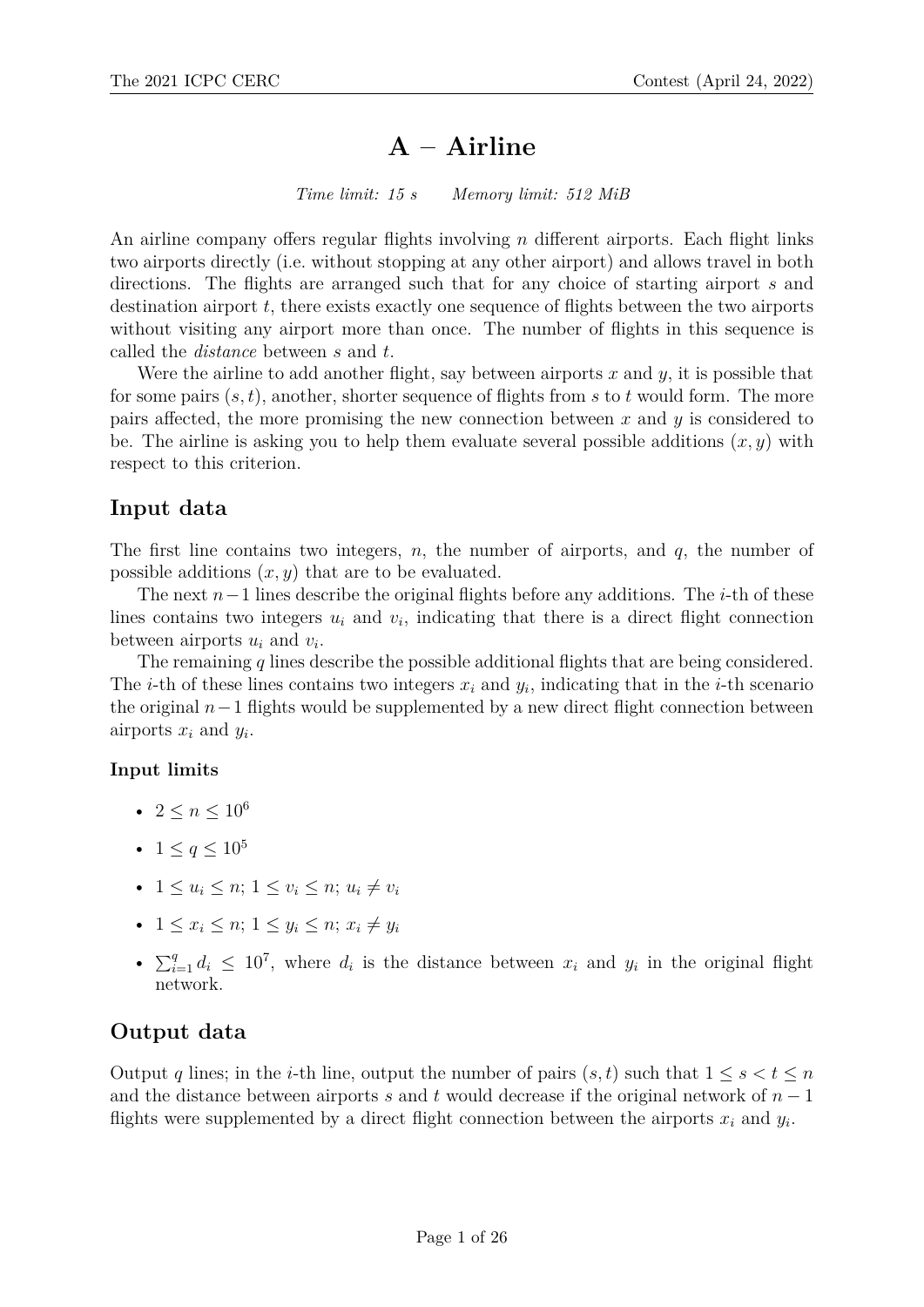| Input               | Output  |
|---------------------|---------|
| 8 2<br>15           | 10<br>4 |
| 5 2                 |         |
| 7 3                 |         |
| 3 8                 |         |
| 6<br>4              |         |
| 4 5                 |         |
| 6 3                 |         |
| 5<br>$\overline{7}$ |         |

2 6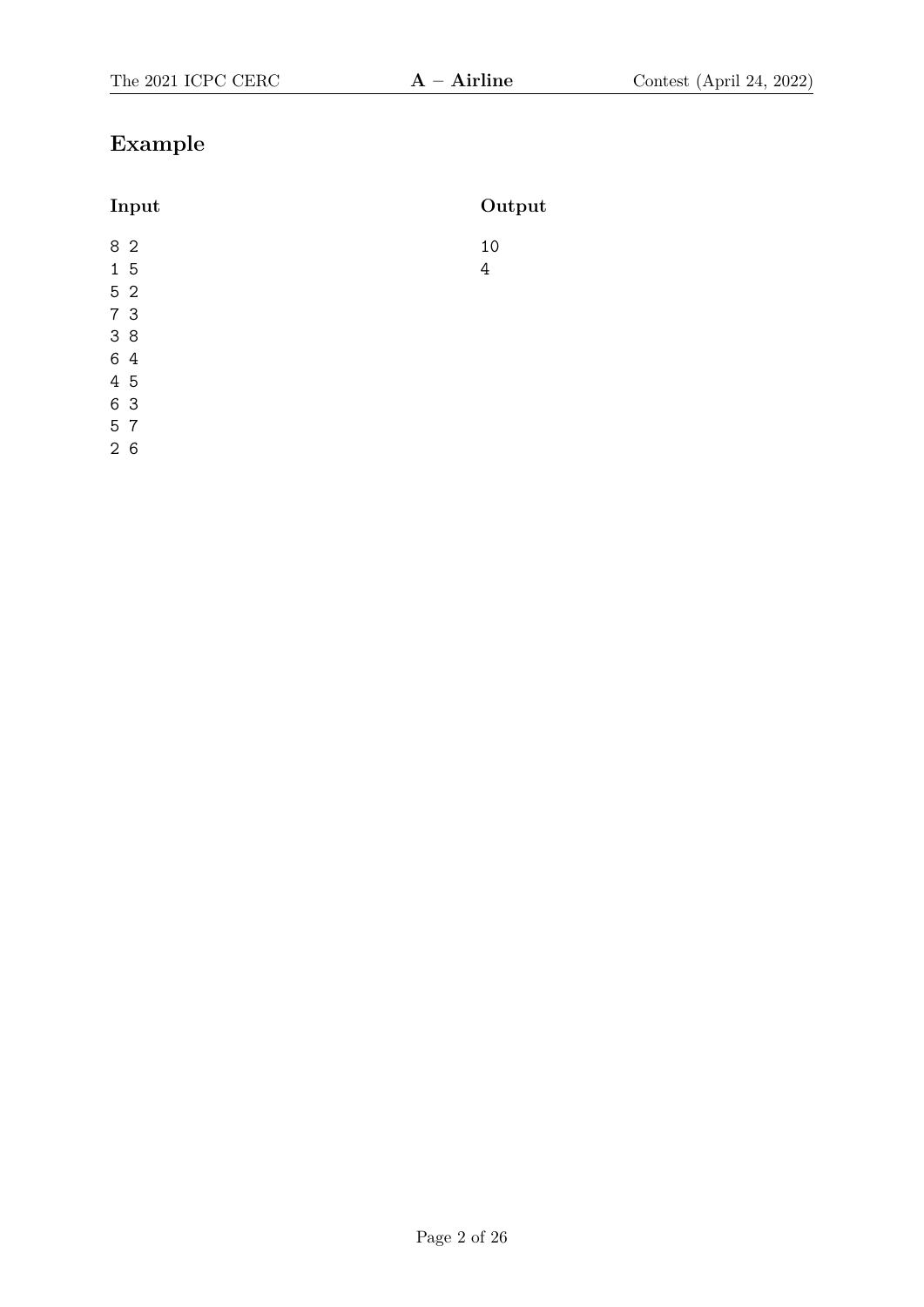# **B – Building on the Moon**

*Time limit: 1 s Memory limit: 256 MiB*

ICPC coaches never properly retire. When they announce their "retirement", they actually start working for a secret agency (we are not allowed to disclose any further details) that builds monumental structures on the dark side of the Moon. There is currently one such project in progress.

To construct that monumental building they can use *hexagonal* building blocks of two different types:

- A *chamber* has three openings that are located on three of its mutually non-incident sides.
- A *link* has two openings that are located on two opposite sides.

Two links (or a link and a chamber) can be attached together along those sides that contain an opening; then those structures are welded together, so that they become airtight.

The plan is to construct a building that will comprise *N* chambers on the Moon's surface. Each of these chambers will be connected to exactly three other chambers via *passages*. Each passage is built by attaching together *L* links. Each end (i.e. where the opening is located) of a passage is attached to a chamber. For example, suppose that there are  $N = 4$  chambers labeled 1 to 4 and suppose that  $L = 3$ . A possible structure is shown in the figure (chambers are shaded gray):



It is guaranteed that any pair of chambers is connected by at most one passage and no passage is connecting a chamber to itself. Also, a person inside the building may reach any chamber from any other chamber via passages. Moreover, the plan was prepared by a former CERC coach, so it is guaranteed that passages do not intersect each other (remember that the structure will be built on the surface of the Moon). Such a plan may be described by a sequence of triples

$$
(c_1^{(1)}, c_2^{(1)}, c_3^{(1)}), (c_1^{(2)}, c_2^{(2)}, c_3^{(2)}), \ldots, (c_1^{(n)}, c_2^{(n)}, c_3^{(n)}).
$$

This means that chamber *i* is connected to chambers  $c_1^{(i)}$  $c_1^{(i)}$ ,  $c_2^{(i)}$  and  $c_3^{(i)}$  $\mathbf{S}_3^{(i)}$ . If a person is standing in chamber number *i* and does a pirouette in the clockwise direction, that person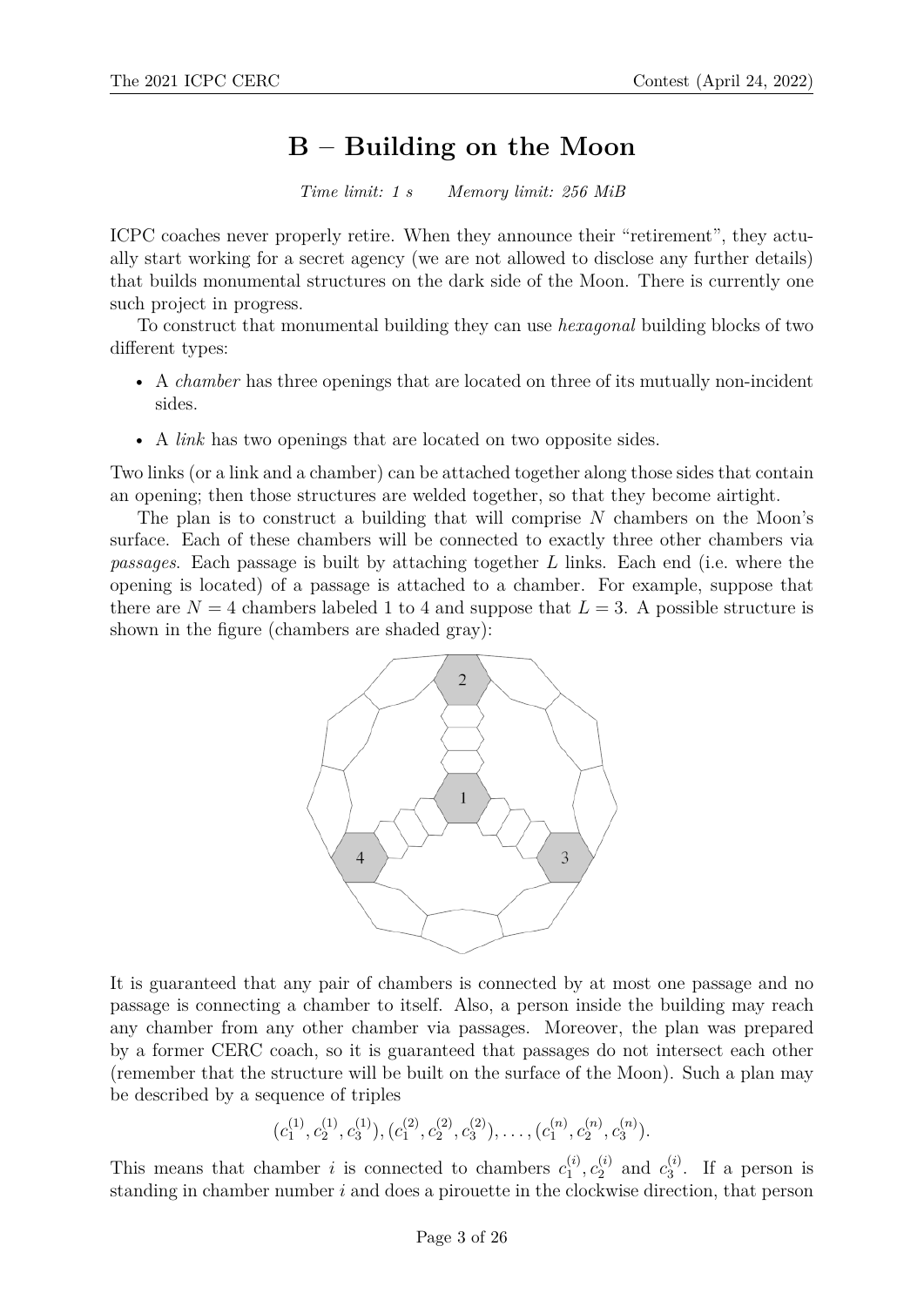will see the passage to chamber  $c_1^{(i)}$  $\binom{i}{1}$ , followed by the passage to chamber  $c_2^{(i)}$  $x_2^{(i)}$ , and finally the passage to chamber  $c_3^{(i)}$  $\mathbb{S}_3^{(i)}$ . The above plan can be described by the following sequence:

$$
(2,3,4), (1,4,3), (1,2,4), (1,3,2).
$$

Since the the dark side of the Moon is dark (as the name conveniently suggests), a neon tube will be attached on each side of each building block (either a chamber or a link). Of course, a side where two building blocks are welded together will only have one neon tube. Because the structure will be on the Moon, we should not waste too much energy, so no two incident neon tubes should be lit at the same time. The coaches have decided that in order to provide sufficient lighting, they will light the *maximum* number of neon lights (with respect to the energy-saving constraint). Such a lighting will be called a *valid lighting* and may even be obtained in several ways. One possibility is shown in the following figure:



The coaches feel that there are many more ways to achieve this. They are now wondering what is the total number of valid lightings. Because they are too lazy to code it, they will prepare a task for a contest, so that students will come up with efficient solutions. Write a program that will read in the description of a monumental structure and determine the total number of valid lightings. Because the solution may be a huge number, output the answer modulo  $10^6 + 3$ .

#### **Input data**

The first line contains space-separated integers *N* and *L*, where *N* is the number of chambers and *L* is the number of links in each passage. This is followed by *N* lines; the *i*-th line contains space-separated integers  $c_1^{(i)}$  $c_1^{(i)}$ ,  $c_2^{(i)}$  and  $c_3^{(i)}$  $\stackrel{(i)}{3}.$ 

#### **Input limits**

- $4 \le N \le 16$
- $1 \leq L \leq 100$
- $1 \leq c_j^{(i)} \leq N$  for  $j = 1, 2, 3$  and  $i = 1, 2, ..., N$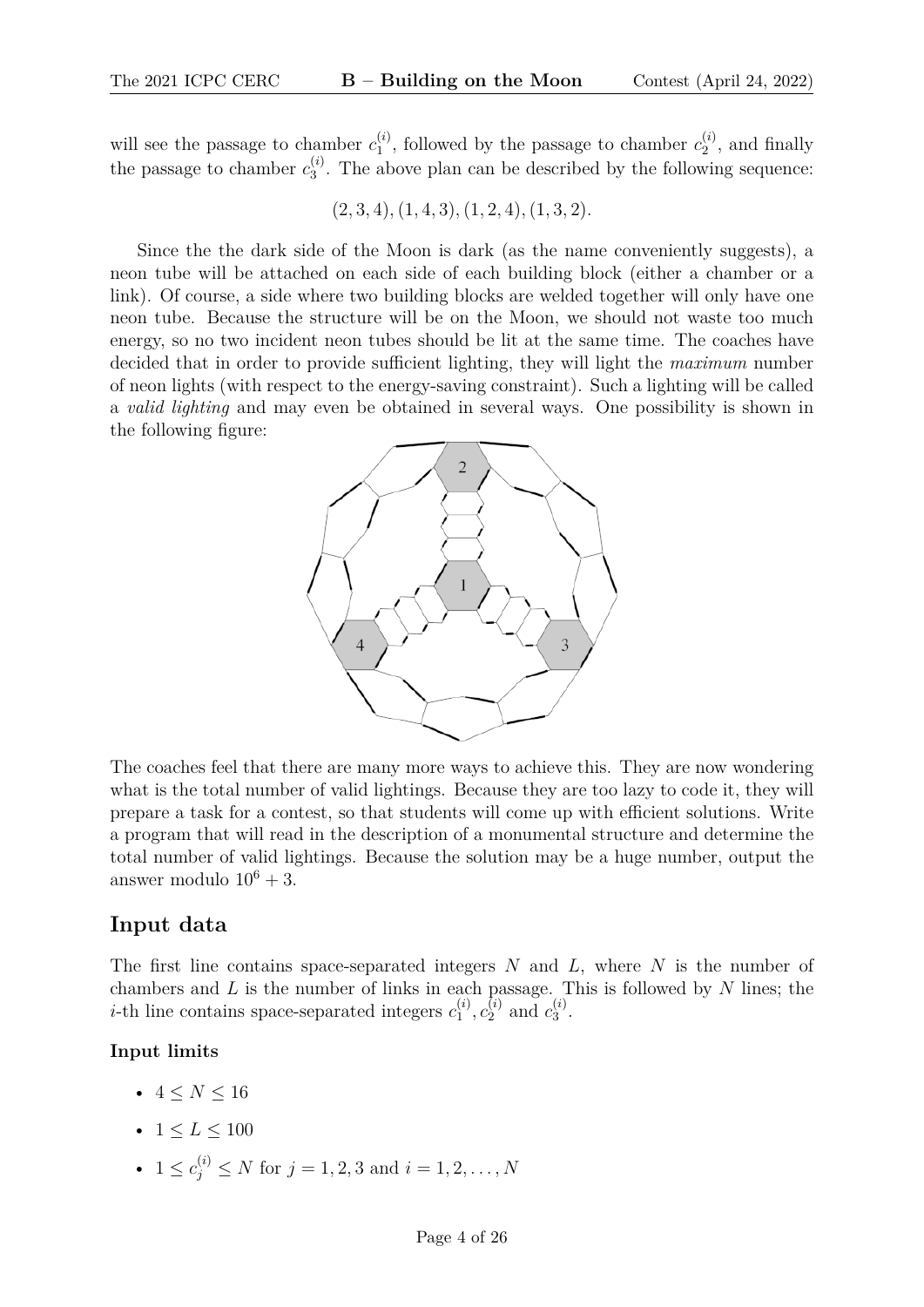# **Output data**

Print a single integer: the total number of valid lightings modulo  $10^6 + 3$ .

# **Example**

| Input |  | Output |
|-------|--|--------|
| 4 3   |  | 4400   |
| 2 3 4 |  |        |
| 1 4 3 |  |        |
| 124   |  |        |
| 1 3 2 |  |        |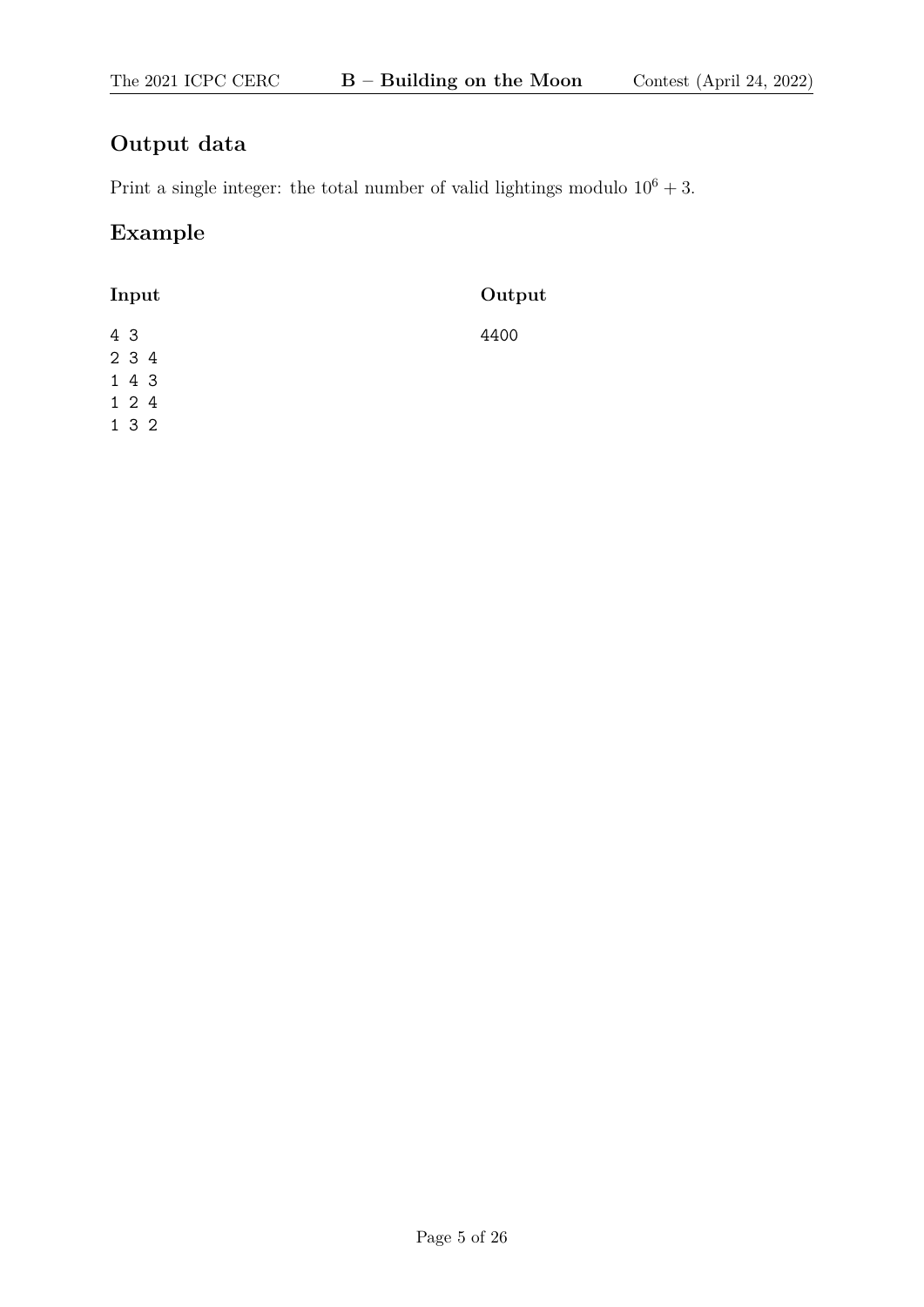Page 6 of 26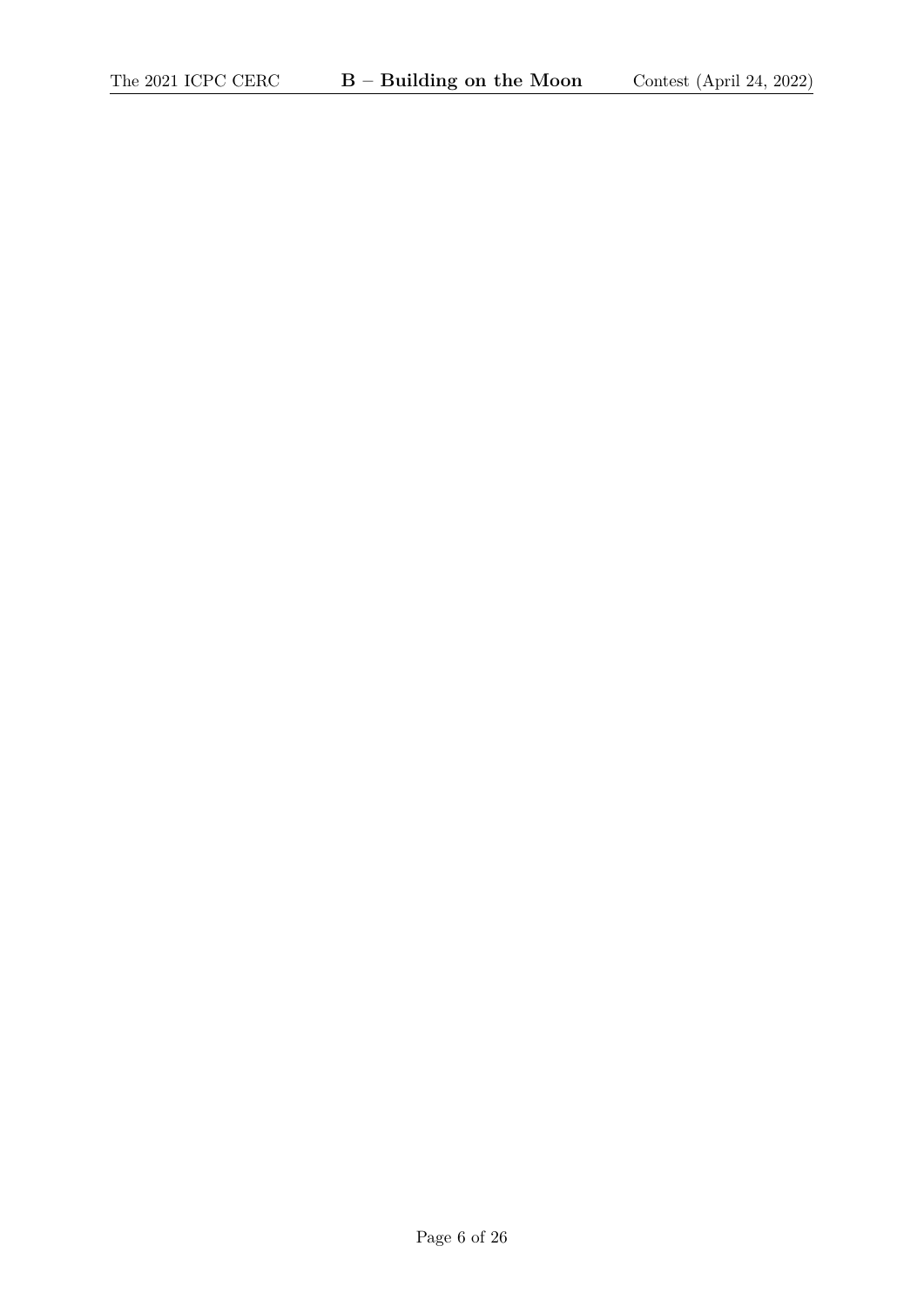# **C – Cactus cutting**

*Time limit: 15 s Memory limit: 256 MiB*

Mr Malnar has given up on his tree obsession and found something even more interesting, cacti! Formally, a cactus is a connected graph where each edge is contained in at most one cycle. A cycle is defined as a sequence of more than one distinct edge in which every two consecutive edges share a common endpoint, and the first and last edge share a common endpoint as well.

Unfortunately, the cactus that Mr Malnar bought is rather big, so he would like to cut it up into disjoint sticks. One stick is defined as a pair of edges that share a common endpoint. Mr Malnar is a pedantic individual, so he wants to know the exact number of ways he can cut up his cactus into sticks.

## **Input data**

The first line contains the number of vertices *N* and the number of edges *M*. This is followed by *M* lines, each containing two distinct integers  $A_i$  and  $B_i$  denoting an edge between vertices  $A_i$  and  $B_i$ . Each edge will be listed exactly once.

#### **Input limits**

- $1 \le N, M \le 100000$
- $1 \leq A_i, B_i \leq N$

## **Output data**

Compute the number of distinct ways Mr Malnar can cut his cactus up into sticks. Since this number can get quite large, output the result modulo  $10^6 + 3$ .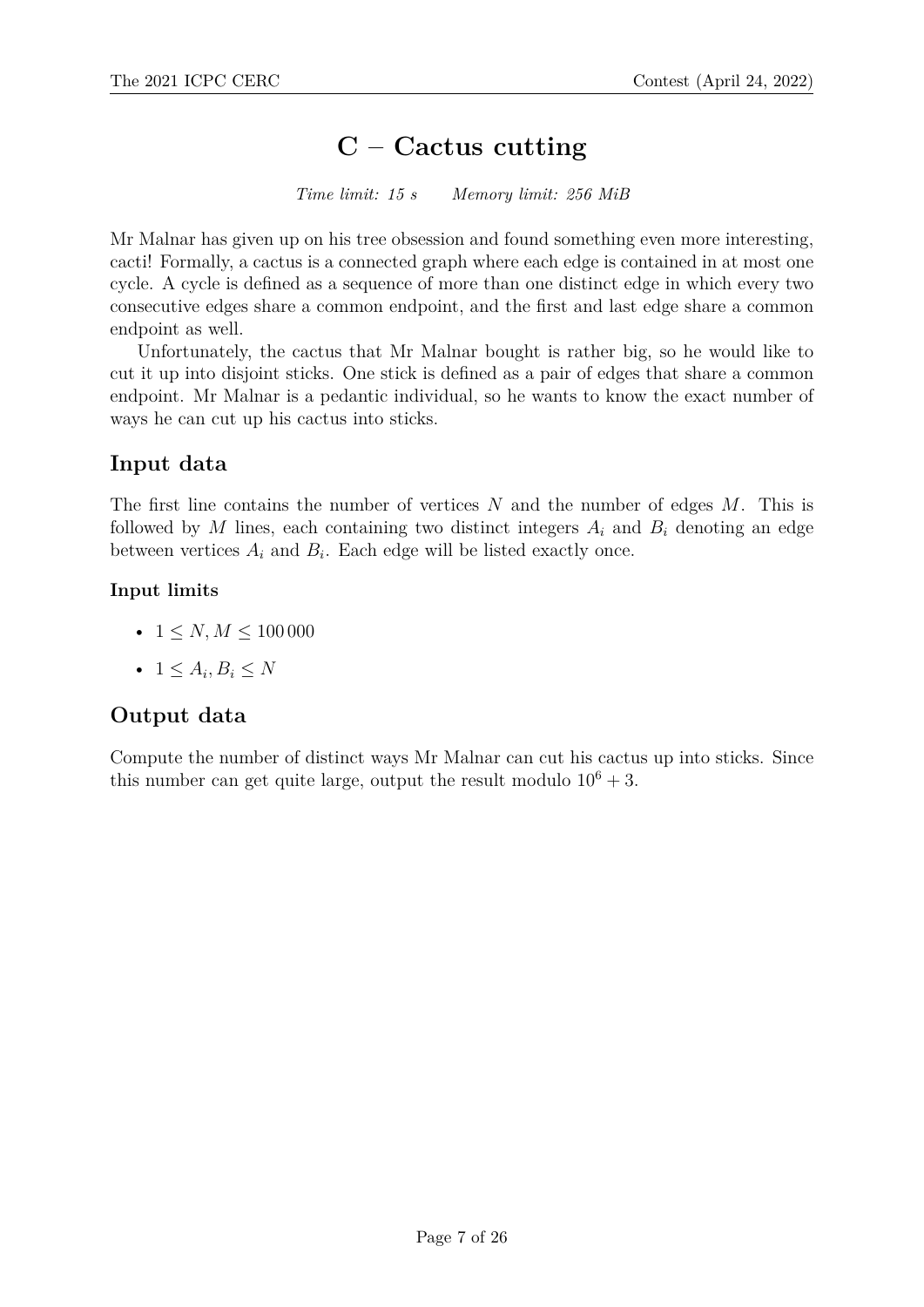| Input          | Output |
|----------------|--------|
| 10 12          | 8      |
| 16             |        |
| 2 5            |        |
| 72             |        |
| 89             |        |
| 8 1            |        |
| 26             |        |
| 4 3            |        |
| 4 10           |        |
| 3 10           |        |
| 39             |        |
| 1 <sub>3</sub> |        |

5 7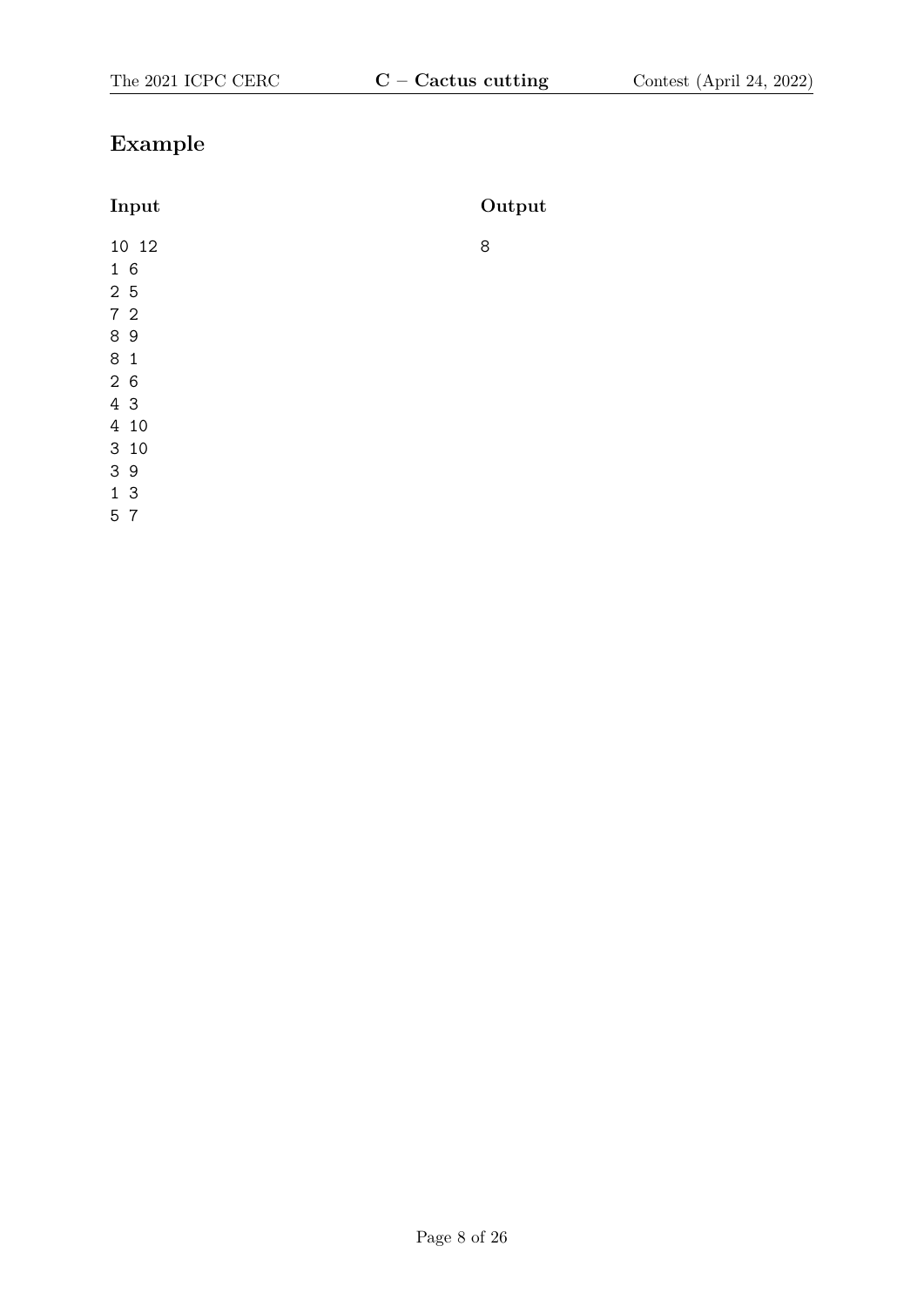# **D – DJ Darko**

*Time limit: 4 s Memory limit: 256 MiB*

A new DJ is in town. DJ Darko needs to set up his speakers. He has *N* speakers in a row with the *i*-th speaker volume set to  $A_i$ . Changing the volume is rather difficult so the *i*-th speaker requires  $B_i$  units of energy to increase or decrease the volume by the value of 1.

Unforutanently, Darko's evil twin brother Karko likes to mess with him. There are *Q* events that will be happening.

1 l r x 2 l r

In an event of type 1, Karko changes the volume of all speakers from the *l*-th to the *r*-th by *x*. In an event of type 2, Darko sets all the speakers from the *l*-th to the *r*-th to the same volume in a way that uses up the minimal amount of energy. If there are multiple ways of doing that, he chooses the one which minimizes the final volume.

As a bystander, you would like to know the volume that Darko set for each event of type 2.

## **Input data**

The first line contains the number of speakers *N* and the number of events *Q*. In the second line, there are  $N$  numbers  $A_i$  indicating the current volume of the speakers. In the third line, there are  $N$  numbers  $B_i$ , indicating the energy needed to change the volume of the *i*-th speaker by one. In the next *Q* lines there are *Q* events, formatted in the way described above. All numbers in the input are integers.

#### **Input limits**

- $1 \le N, Q \le 200000$
- $0 \le A_i, B_i \le 10^9$
- 1 ≤ *l* ≤ *r* ≤ *N*
- $-10^{-9} \leq x \leq 10^9$

## **Output data**

For each event of type 2, output the volume to which Darko set the speakers.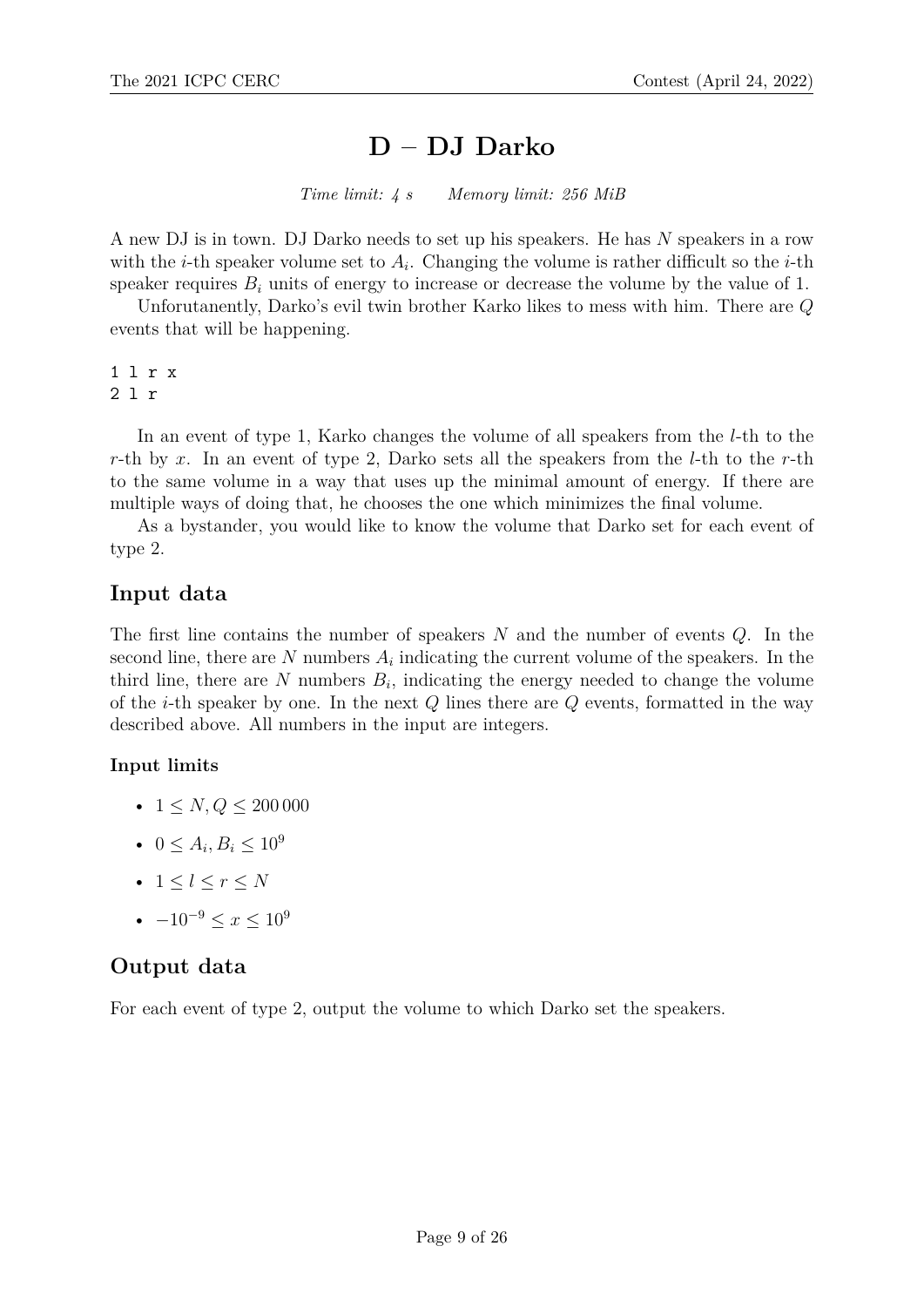| Input                                                                       | Output                         |
|-----------------------------------------------------------------------------|--------------------------------|
| 5 5<br>8 1 6 4 9<br>3 6 4 1 7<br>2 2 4<br>$1 1 4 -8$<br>211<br>213<br>2 4 5 | $\mathbf{1}$<br>0<br>$-7$<br>9 |
| Input                                                                       | Output                         |
| 8 3<br>4 3 9 3 7 6 4 8<br>9 5 8 5 2 2 1 8<br>$1 1 7 - 10$<br>2 5 5<br>2 4 7 | $-3$<br>$-7$                   |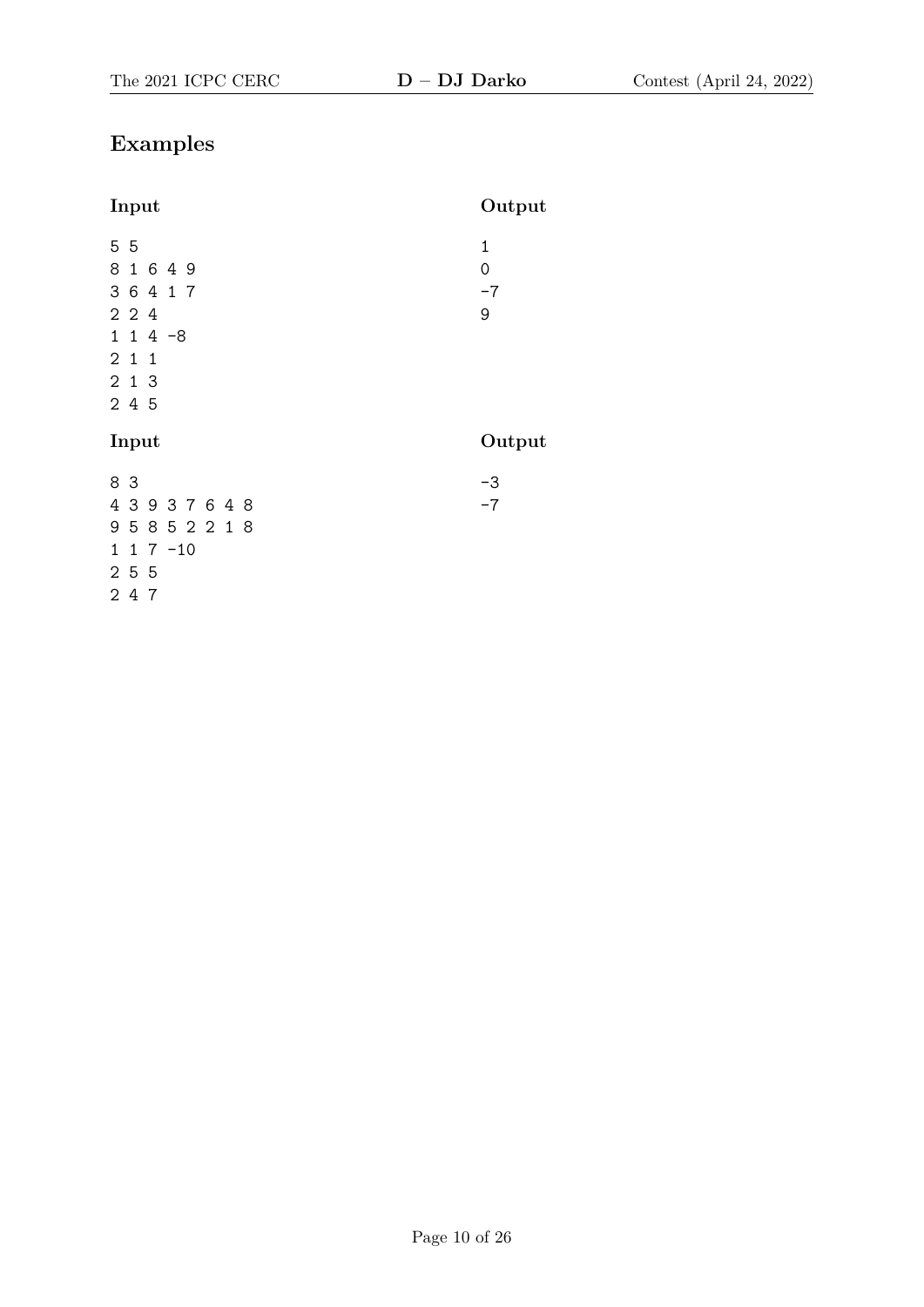# **E – Fishing**

*Time limit: 10 s Memory limit: 512 MiB*

There is a small village situated on the coast of the Adriatic Sea. The fishermen map the sea as a grid of  $N \times M$  cells such that the first row is adjacent to the coast and the last row is the furthest away. They track the movement of fish and other items floating in the sea. The sea is mostly empty, but there are *K* grid cells of interest. The location of each such point is denoted by row  $R_i$  and column  $C_i$ . The fishermen estimate that their catch from fishing in the *i*-th cell is going to be worth  $V_i$ . Note that  $V_i$  can be zero or negative if the corresponding area is predominantly occupied by undesired items. All other cells are considered to have a value of 0.

Every day, the local council approves a rectangular fishing area that includes columns from *X* to *Y* and extends *H* rows from the shore into the sea. To fish in the selected area, the fishermen will prepare a fishing net that is exactly *H* units long. Although the net has a fixed length, it can be rolled out to an arbitrary width *W* that doesn't exceed  $Y - X + 1$ . Based on their information about the sea, they will drop the net somewhere within the approved fishing area to maximize the catch defined as the sum of cell values covered by the net.

The fishermen aim to choose the optimal fishing location every day. Write a program that will find the best value of their catch for the approved fishing areas for the next *Q* days. You may assume that the cell values are constant; they are not depleted from fishing on previous days.

#### **Input data**

The first line contains the number of rows *N*, the number of columns *M* and the number of non-empty cells *K*. These cells are described in the following *K* lines with their row  $R_i$ , column  $C_i$  and value  $V_i$ , separated by a space. Rows are numbered from 1 to  $N$  and columns from 1 to  $M$ . All values  $V_i$  are integers.

The next line contains the number of queries *Q*. The *j*-th query is described by three integers  $A'_{j}$ ,  $X'_{j}$  and  $Y'_{j}$ . To ensure that your solution answers queries in the given order, the queries are given in an encoded form. The actual query can be computed as

$$
H_j = H'_j \oplus A_{j-3},
$$
  
\n
$$
X_j = X'_j \oplus A_{j-2},
$$
  
\n
$$
Y_j = Y'_j \oplus A_{j-1},
$$

where  $A_j$  denotes the answer to the *j*-th query (or 0 if  $j \leq 0$ ) and  $\oplus$  denotes a bitwise xor operation. Your program should find the region with the maximum catch value that spans the first  $H_j$  rows and some subrange of columns from  $X_j$  to  $Y_j$ .

#### **Input limits**

- $1 \le N, M, K, Q \le 300000$
- $|V_i| \le 1000$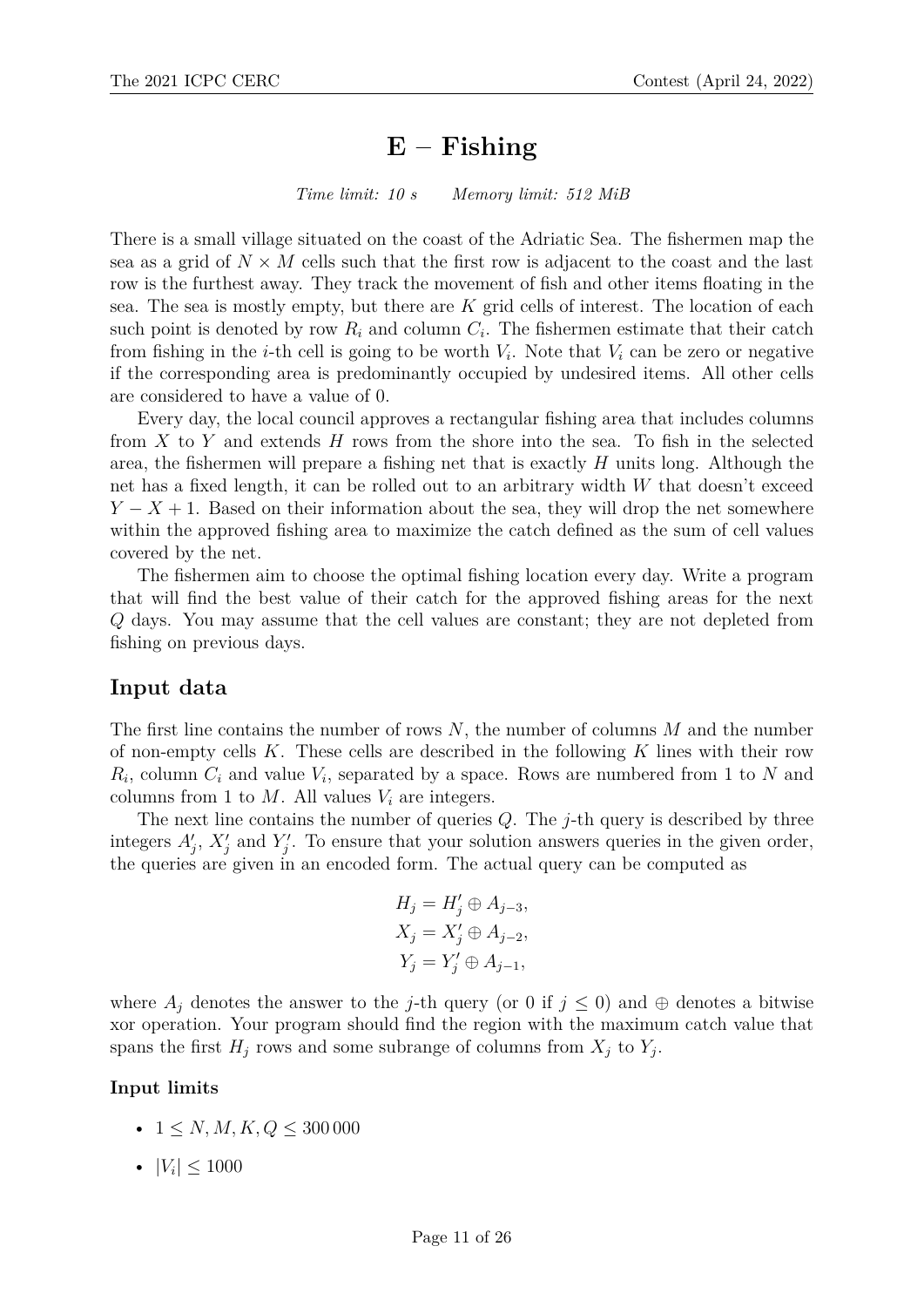# **Output data**

For each query, output a single line with the maximum value of the catch. Note that the fishermen can always choose to keep an empty net with the value of 0.

# **Example**

| Input                | Oι             |
|----------------------|----------------|
| 10 7                 | 7              |
| 12                   | 13             |
| $26 - 5$             | 0              |
| 3 3 3                | 6              |
| 4<br>$2 - 2$         | 3              |
| 4<br>6 2             | $\overline{0}$ |
| $53 - 1$             |                |
| 5 5 5                |                |
| 18<br>$\overline{7}$ |                |
| 774                  |                |
| 8<br>$4 - 3$         |                |
| 8<br>5 <sub>1</sub>  |                |
| $96 - 4$             |                |
| 10 3 2               |                |
| 6                    |                |
| 5 1 5                |                |
| 10 1 0               |                |
| 7 1 11               |                |
| 15 15 6              |                |
| 9 1 0                |                |
| 3 7 1                |                |

#### **Comment**

The decoded list of queries:

## **Output**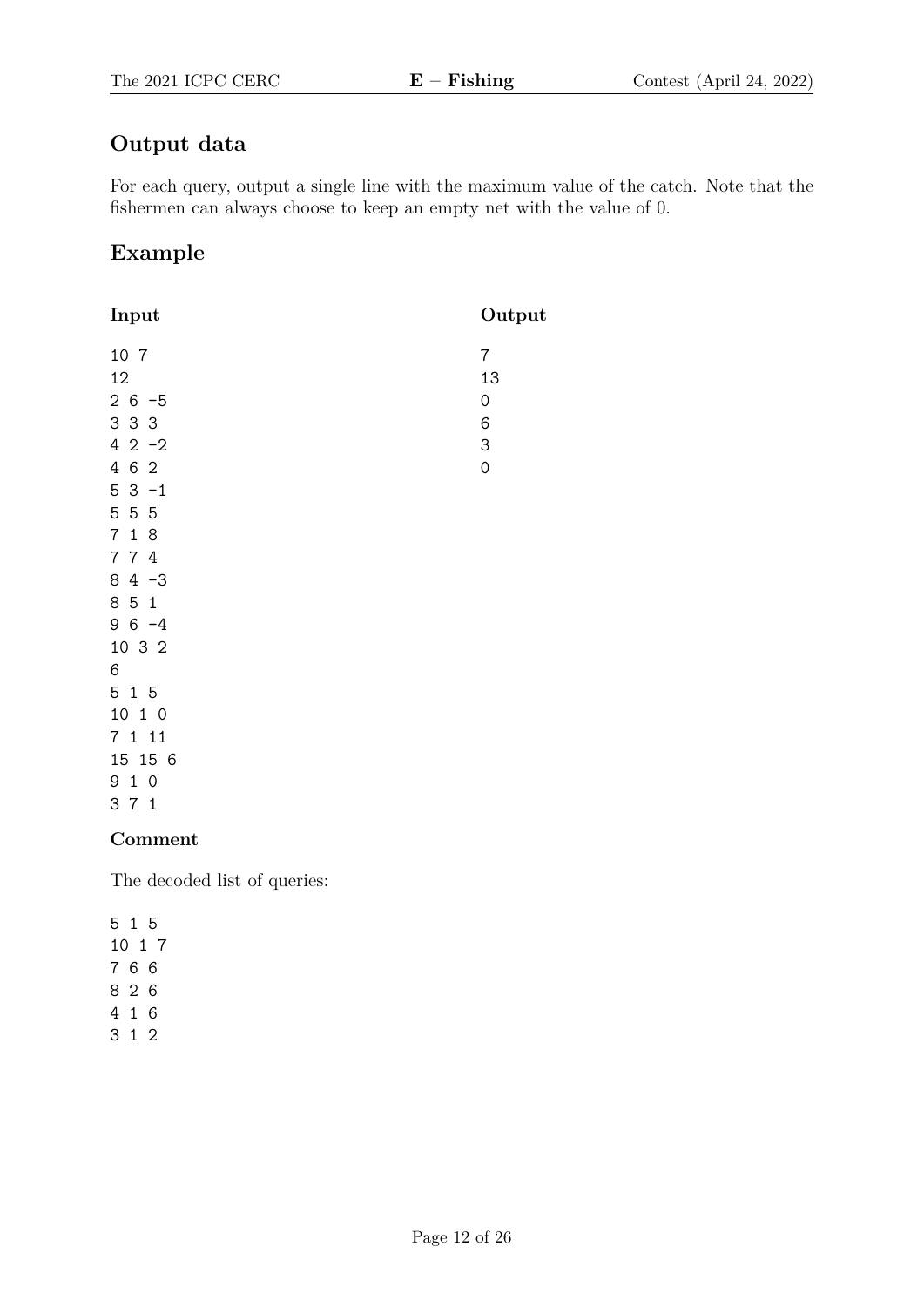# **F – Letters**

*Time limit: 2 s Memory limit: 256 MiB*

Martin is attending a lecture on linear algebra. It is needless to say that the professor who is giving the lecture is the most boring person in the entire universe. There is a  $N \times M$  matrix written on the blackboard. Some of the entries in the matrix are letters (of the English alphabet) while some other entries are blank. Here is an example of such a matrix of size  $6 \times 8$ :

$$
\begin{bmatrix} k & l & n & d & i \\ & & & c & & \\ & & & & i & h \\ j & & a & & & \\ c & b & & & & \\ c & & & e & f \end{bmatrix}.
$$

Martin has absolutely no idea what this matrix represents. He is so bored that he has not been following the lecture anymore for the last 30 minutes. However, Martin has an extremely vivid imagination. He is imagining that the matrix is suddenly influenced by gravity and all the letters in it are sliding downwards until each letter either 'reaches the bottom' or 'hits the letter that is below it'. In the first phase, the above matrix becomes:

$$
\begin{bmatrix} & & & & & \\ & l & & & & i & \\ & c & a & d & i & h \\ j & c & b & n & c & e & f \end{bmatrix}.
$$

After that, gravity changes direction and is now pulling the letters to the left. We are now in the second phase. Again, all the letters are sliding to the left until each letter either 'reaches the left bracket' or 'hits the letter on its left'. The previous matrix thus becomes:

```
\lceil

l i
k c a d i h
j c b n c e f
                                        1
                                        \begin{array}{c} \hline \end{array}.
```
Martin is carrying out this procedure in his head until the very end of the boring lecture. Of course, after each phase, i.e. after all the letters land at their respective destinations, gravity may change its direction (there are four possibilities for the direction: left, right, up and down).

## **Task**

Write a program that determines the final positions of all letters in the matrix given the precise sequence of the gravity direction changes.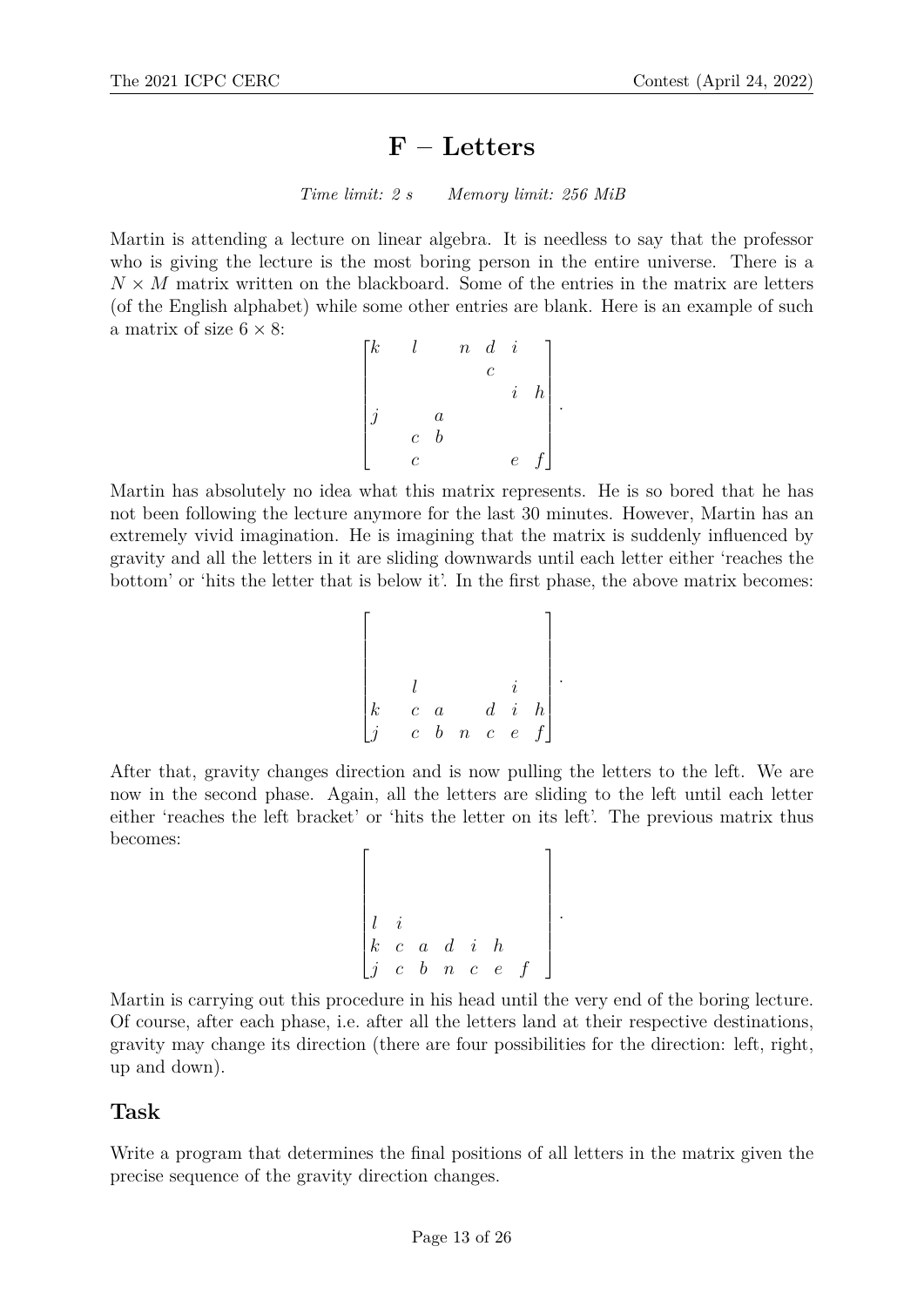# **Input data**

The first line contains three integers  $N$ ,  $M$  and  $K$  where  $N \times M$  is the size of the matrix and *K* is the number of phases.

The second line contains a string of length *K* that consists of letters L, R, U and D that represent the direction of gravity in each phase (left, right, up and down, respectively).

The final *N* lines represent the matrix. Each of the lines contains *M* characters. The characters are lowercase letters of the English alphabet and '.' (dot) which represents a blank entry.

#### **Input limits**

- $1 \le N, M \le 100$
- $0 \le K \le 100$

# **Output data**

Output the matrix which Martin obtained at the end of the lecture. The format of the matrix is identic to the one in the input data.

# **Examples**

| Input               | Output      |
|---------------------|-------------|
| 685                 | .           |
| DLURD               | .           |
| k.l.ndi.            | .           |
|                     | $\ldots$ hf |
| . ih                | iadice      |
| $j$ a               | .lkcbnjc    |
| $\ldots$ cb         |             |
| $\dots c \dots e f$ |             |
| Input               | Output      |
| 3 3 0               | a           |
|                     | .b.         |
| a                   | . . X       |
| .b.                 |             |
| . . X               |             |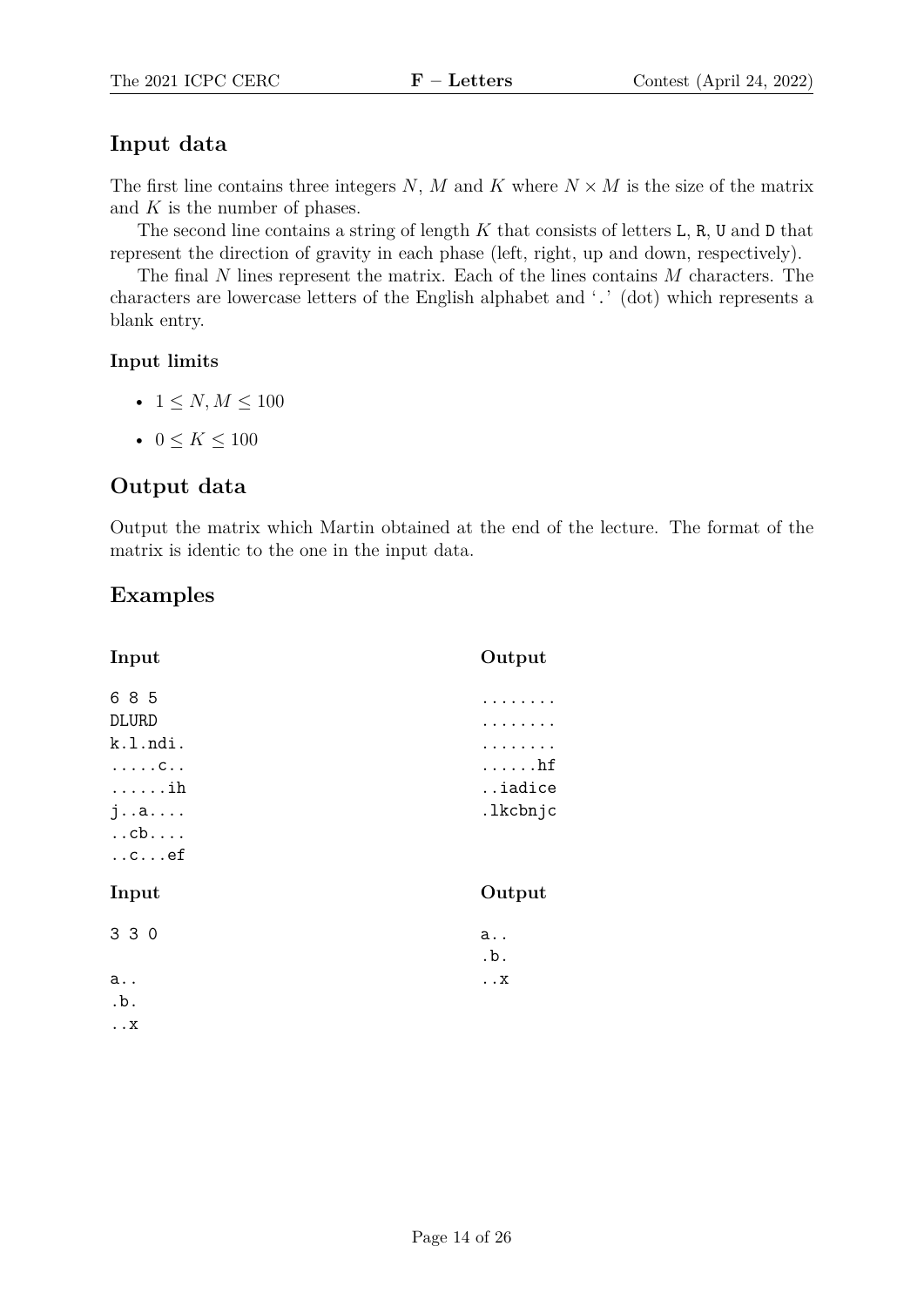# **G – Lines in a grid**

*Time limit: 8 s Memory limit: 1024 MiB*

Suppose that we are given a  $n \times n$  integer grid, e.g.  $\{(i,j)\}_{i=0,j=0}^{n-1,n-1}$ . Let  $l_n$  be the number of different lines that intersect with at least two points on the grid.

For  $n = 3$ , there are exactly 20 such lines, as drawn on the image below.



Compute  $l_n$  for all given  $n$ .

## **Input data**

First line contains an integer *Q* – the number of queries. The second line contains *Q* space-separated integers  $n_1, \ldots, n_Q$ .

#### **Input limits**

- $1 \le Q \le 1000$
- $1 \leq n_i \leq 10^7$

## **Output data**

Print *Q* numbers  $l_{n_1}, \ldots, l_{n_N}$ , each in its own line. Since  $l_k$  can be large, print them modulo  $10^6 + 3$ .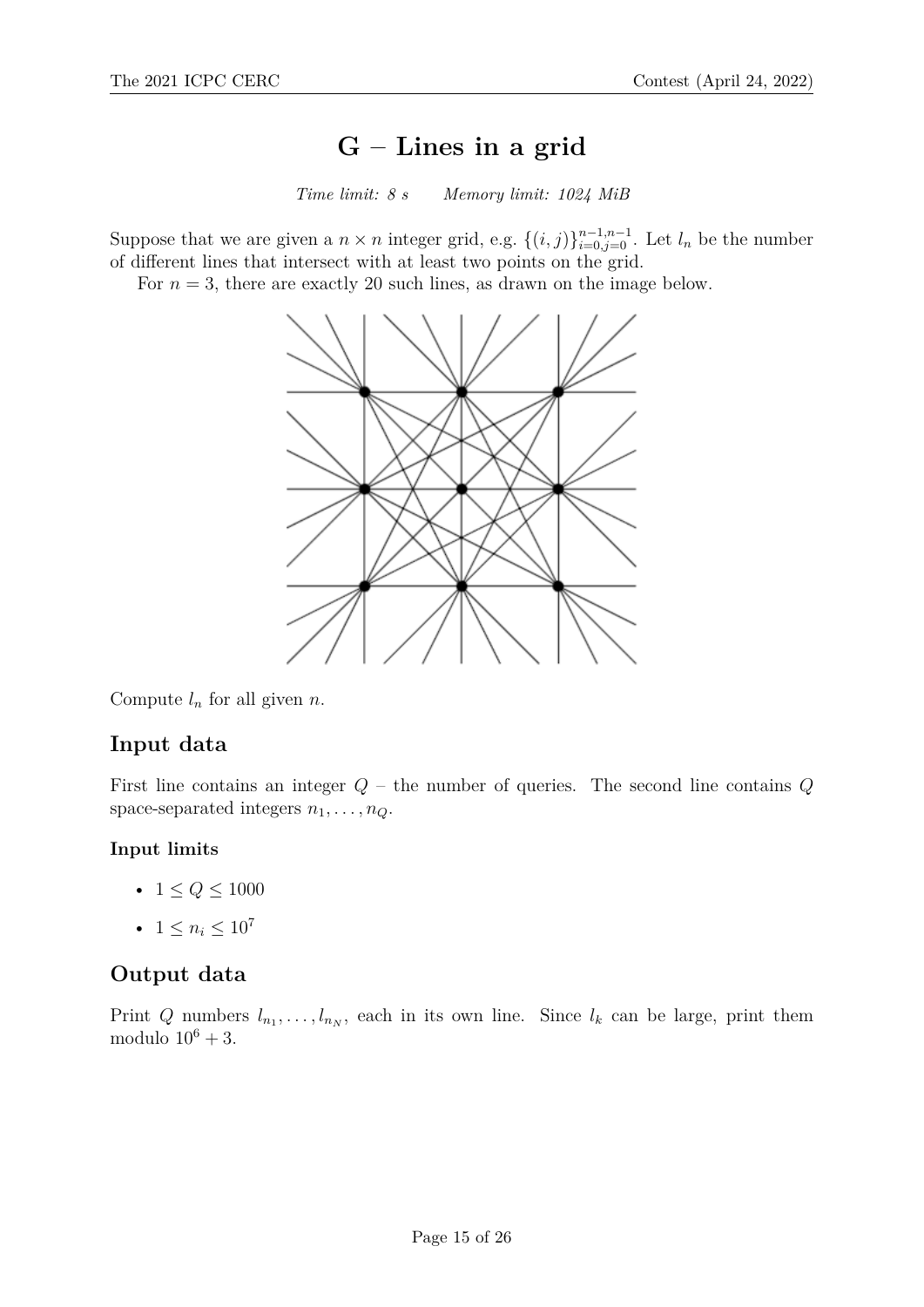| Input | Output           |
|-------|------------------|
| -3    | $\left( \right)$ |
| 1 3 2 | 20               |
|       | 6                |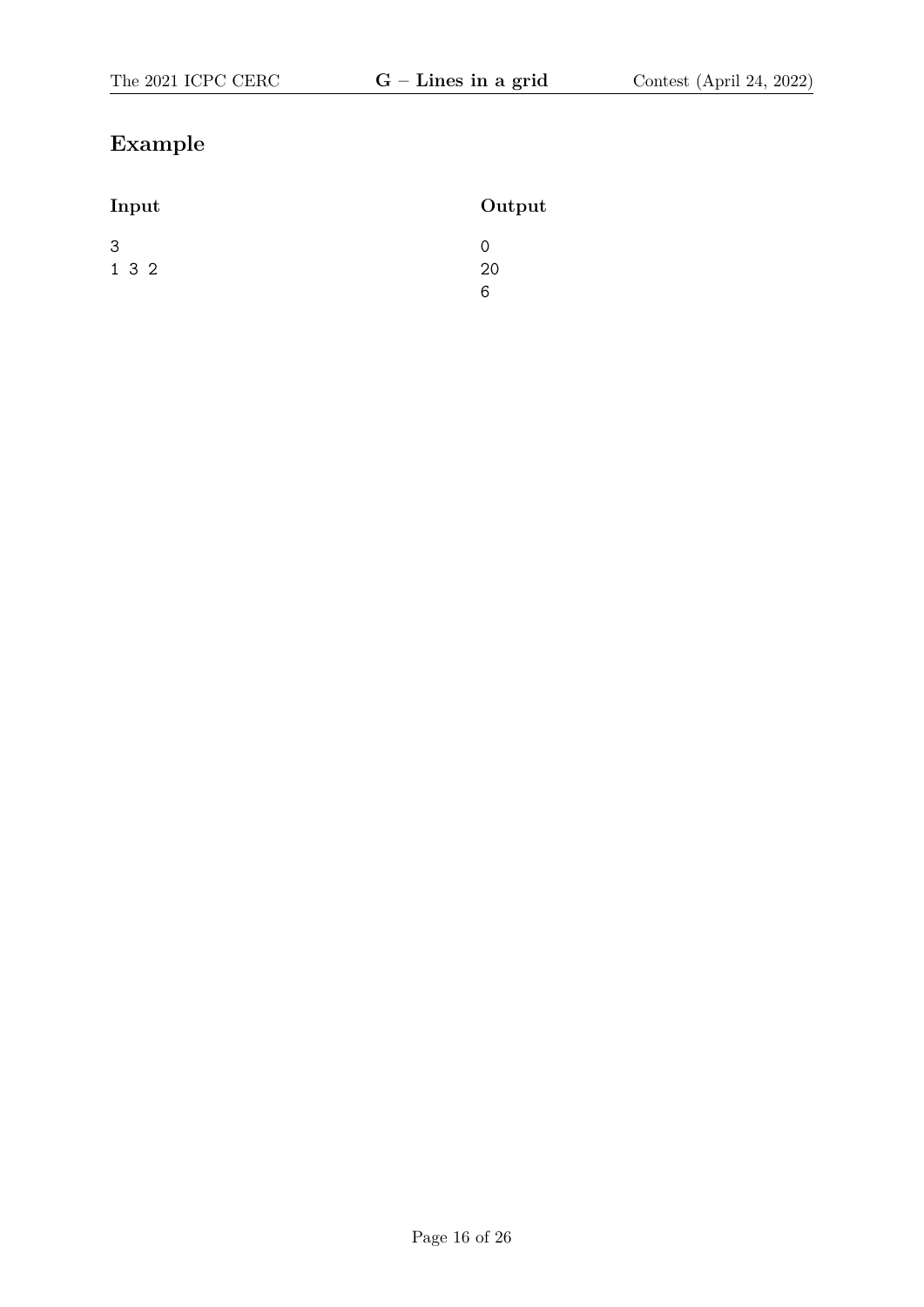# **H – Radar**

*Time limit: 2 s Memory limit: 256 MiB*

We are using a special radar to scan an area. The radar accepts a list of distances, e.g.  $2, 4, 1$ , and a list of angles, e.g.  $100^\circ, 270^\circ, 180^\circ, 10^\circ, 300^\circ$ , and scans the points across all the given distances and angles. How close to some other points of interest will we be able to scan?

# **Input data**

The first line of the input gives three space-separated integers: *R*, *F*, *N*, representing the number of radii, the number of angles, and the number of points of interest, respectively. Then  $R$  lines follow,  $i$ -th of which contains an integer  $r_i$ , representing the distance from the radar that will be scanned. Then, *F* lines follow, each containing two space-separated integers  $(f_x)_i$ ,  $(f_y)_i$ , that represent Cartesian coordinates of a point, defining the *i*-th angle. Then, N lines follow, each containing two space-separated integers  $x_i$ ,  $y_i$ , that represent the Cartesian coordinates of the *i*-th point.

The angle, defined by the point  $(f_x)_i$ ,  $(f_y)_i$  is the angle from the *x*-axis to the ray from the origin through  $(f_x)_i$ ,  $(f_y)_i$ .

#### **Input limits**

- 1  $\leq R, F, N \leq 10^5$
- $|x_i|, |y_i|, |(f_x)_i|, |(f_y)_i|, r_i < 10^6$
- $(f_x)_i^2 + (f_y)_i^2, r_i > 0$
- All  $r_i$  are pairwise distinct.
- Rays, defined by  $(f_x)_i$ ,  $(f_y)_i$ , are pairwise distinct.

# **Output data**

Output *N* lines, *i*-th of which should contain the distance from the point  $(x_i, y_i)$  to the closest scanned point. The result will be considered correct if it is within the  $10^{-6}$  of absolute or relative precision.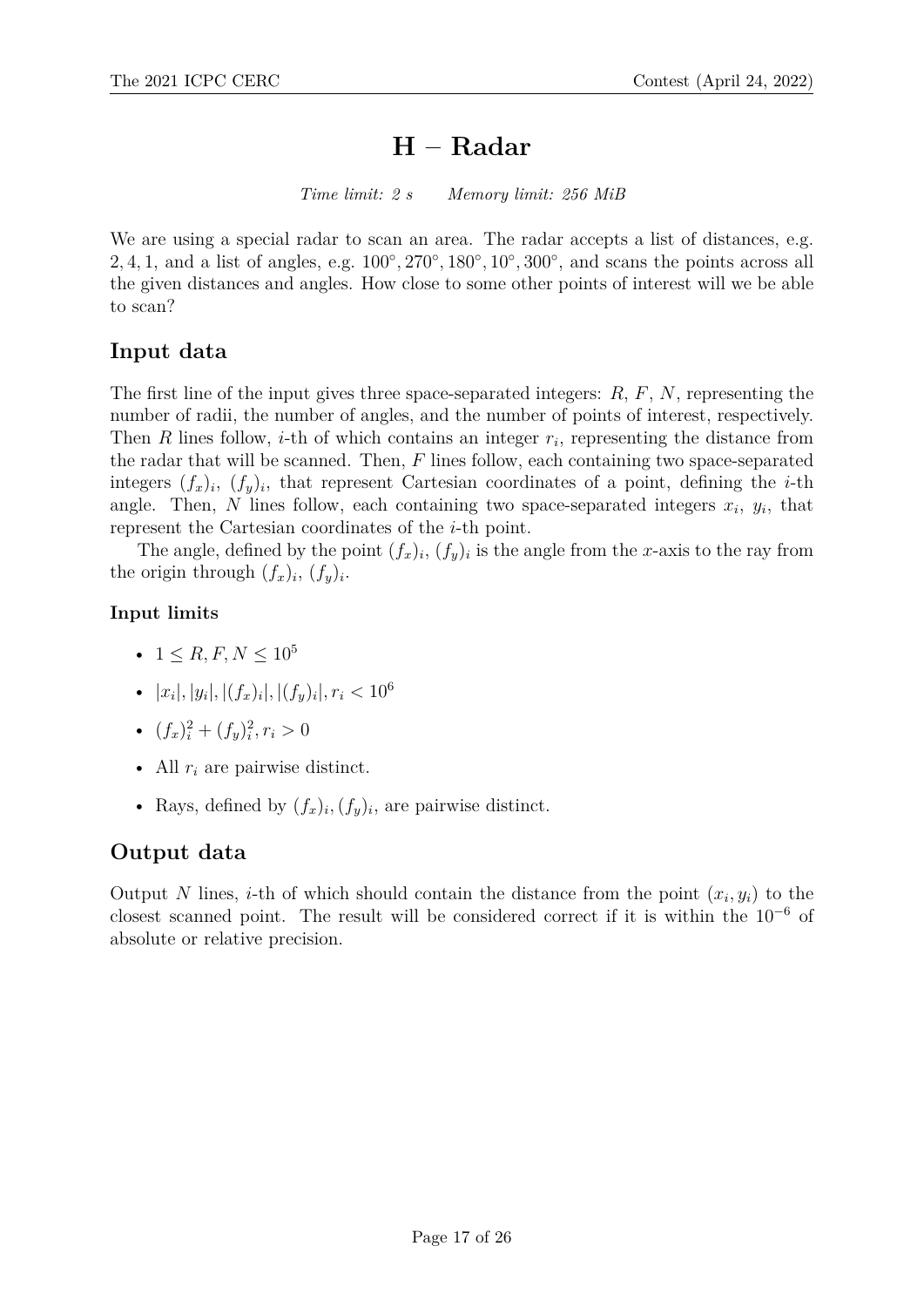| Input          | Output         |
|----------------|----------------|
| 3 7 5          | 0.977772290466 |
| $\overline{2}$ | 2.750120773895 |
| 4              | 0.846777708005 |
| $\overline{7}$ | 1.464071052924 |
| 8 4            | 0.585786437627 |
| 28             |                |
| $-1, 5$        |                |
| $-72$          |                |
| $-4$ $-4$      |                |
| $1 - 8$        |                |
| $6 - 3$        |                |
| $3 - 1$        |                |
| 8 1            |                |
| 26             |                |
| $-52$          |                |
| $-1$ $-1$      |                |

#### **Comment**

Illustration of sample case:

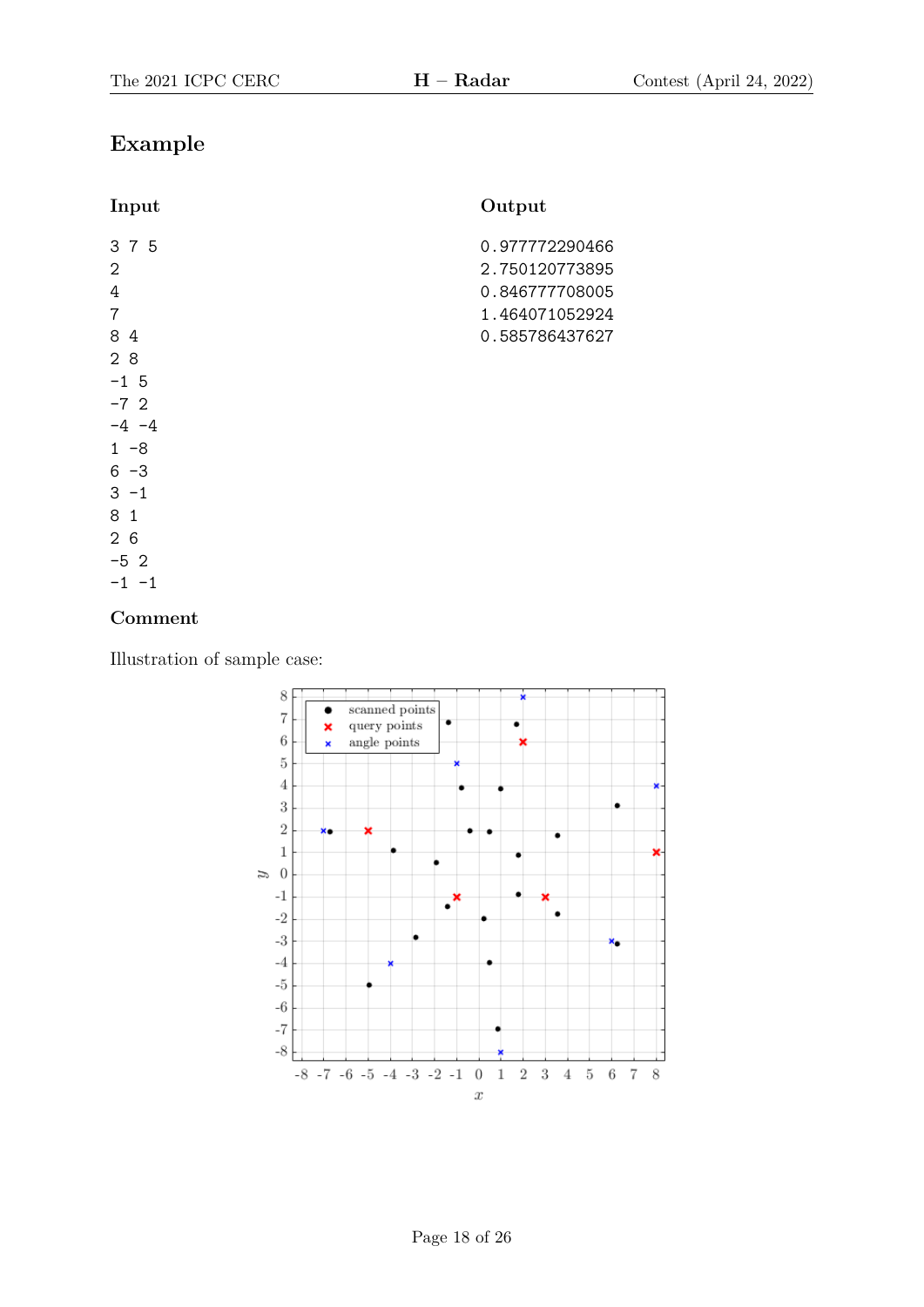# **I – Regional development**

*Time limit: 4 s Memory limit: 256 MiB*

The King has received several complaints that certain regions of his kingdom are economically neglected. The citizens have not seen a single merchant travelling on certain roads between villages in a very long time. To fix this problem and return wealth and prosperity to his kingdom, the King has appointed his royal mathematician to come up with a viable plan of merchant's routes.

The plan will consist of a positive number of merchants travelling along each road in one of the directions. The number of merchants entering a village along the roads should be equal to the number of merchants exiting it. To ensure a somewhat even distribution of merchants throughout the kingdom, the King has requested that the number of merchants travelling along each road should be at least one and less than *M*.

The royal mathematician has been summoned by the King to present his findings. His future is uncertain as he has not been able to solve the problem. However, he did make some progress. He found a plan with a valid number of merchants travelling along each road. The only problem is that the incoming and outgoing merchants in the villages do not add up (at least not exactly). Their difference might not be zero for every village, but it is equal to zero modulo *M*. He is willing to share his findings with you, if you can write a program that finds a valid plan or reports that it doesn't exist.

## **Input data**

The first line contains *N*, the number of villages, *R*, the number of roads and the number *M*.

The following R lines describe the roads with numbers  $A_i$ ,  $B_i$  and  $C_i$  that indicate a road between villages  $A_i$  and  $B_i$  with  $C_i$  merchants travelling from  $A_i$  to  $B_i$ . Cities are numbered from 1 to *N*. There is at most one road between each pair of villages and no road connects a village with itself. The difference between incoming and outgoing merchants in each village is equal to 0 modulo *M*.

#### **Input limits**

- 1  $\leq N \leq 1000$
- $0 \le R \le 10000$
- 2  $\leq M \leq 1000$
- $1 \leq A_i, B_i \leq N$
- $0 < C_i < M$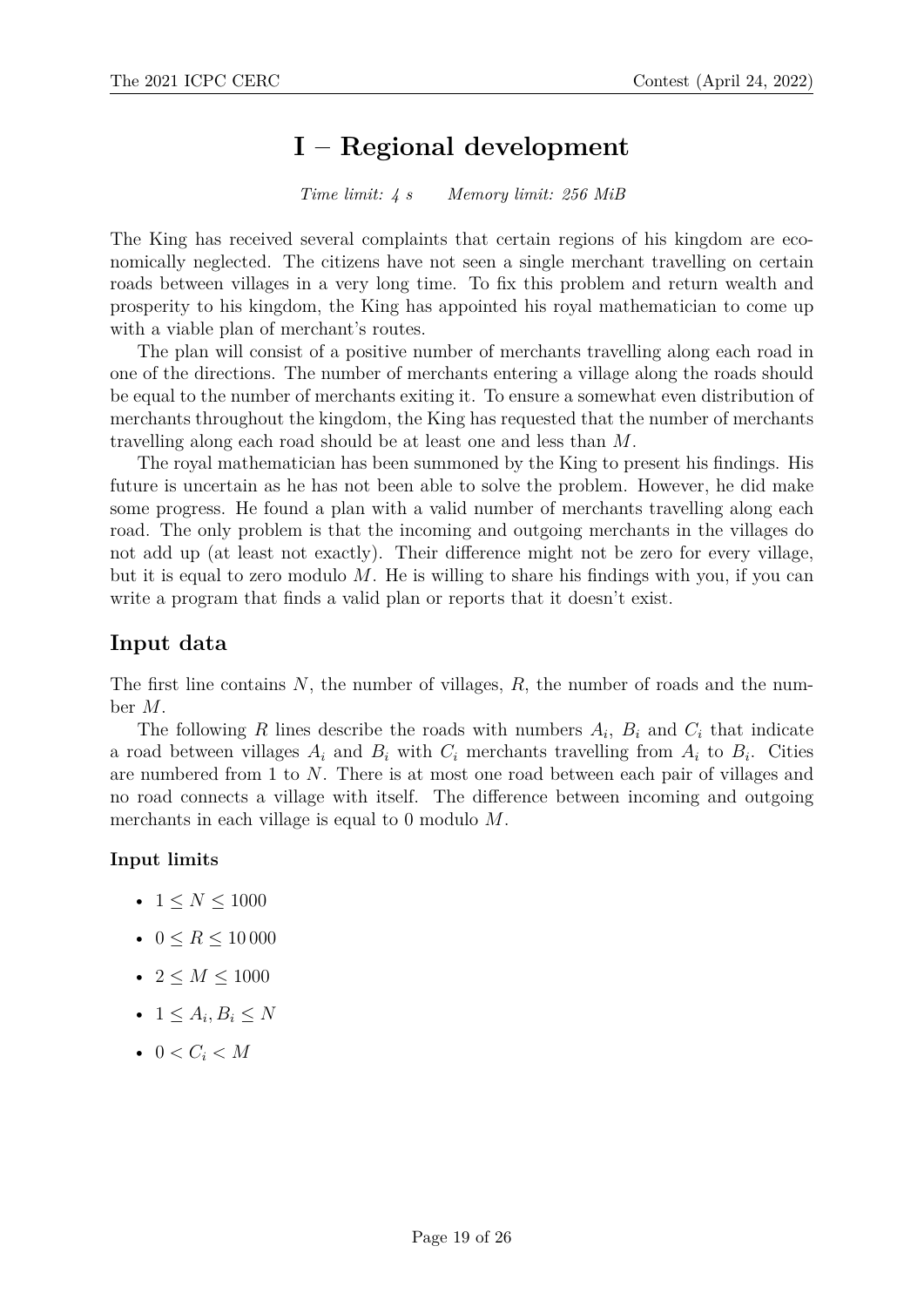# **Output data**

Print the number of merchants travelling along each road. Print them in the same order as they were given in the input and on separate lines. If the merchants travel in the opposite direction with respect to the order of cities that defined a road in the input, indicate this with a negative value (e.g. if there are  $X$  merchants travelling from  $B_i$  to  $A_i$ , indicate this with  $-X$  in the *i*-th line of output).

If there are multiple solutions, you can output any of them. If no solution exists, print the word "IMPOSSIBLE" in a single line (without the quotes).

## **Example**

| Input |       | Output |    |
|-------|-------|--------|----|
|       | 4 5 4 |        | 2  |
|       | 121   |        | 3  |
|       | 2 3 2 |        | 2  |
|       | 4 1 1 |        | -1 |
|       | 2 4 3 |        | 3  |
|       | 3 4 2 |        |    |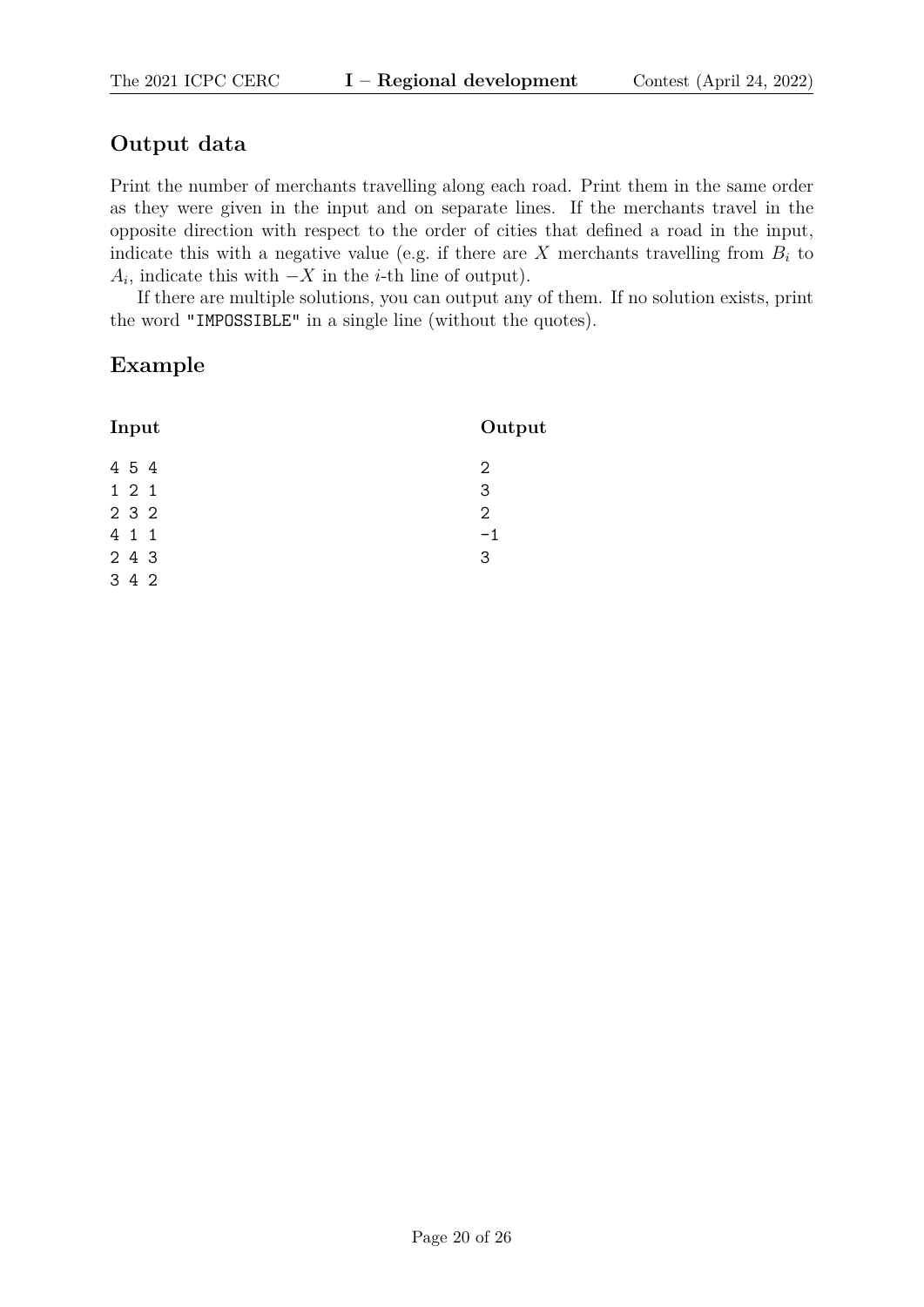# **J – Repetitions**

*Time limit: 10 s Memory limit: 512 MiB*

Bob is an aspiring avant-garde writer. He disdains the use of spaces, punctuation, capital letters and the like; hence, his stories are nothing but long strings of lowercase letters of the English alphabet. Critics have also noted that his style is marked by a certain fondness for *repetitions*, in the sense that it sometimes happens that two instances of the same substring appear in his story twice in a row, without any other intervening characters.

Bob has submitted his latest masterpiece, a string which happens to be *n* characters long, to *q* different literary magazines in the hopes that at least one of them might be willing to publish it. The response was more favourable than he had dared to hope. The editors of all *q* magazines have expressed willingness to publish some part (i.e. a substring) of his story, but on the condition that he identify the longest repetition (i.e. a shorter substring appearing twice in a row) within that part of the story. The editors intend to remove that part to prevent the story from being too boring. Now Bob needs your help to answer these queries from the editors.

Write a program that, given a string of *n* letters,  $s[1]s[2] \ldots s[n]$ , answers *q* queries of the form "given  $a_i$  and  $b_i$ , how long is the longest string  $t$  for which  $tt$  appears as a substring of  $s[a_i]s[a_i+1] \ldots s[b_i-1]s[b_i]$ , and where does the leftmost such occurrence begin?"

## **Input data**

The first line contains two integers, *n* and *q*. The second line contains the string *s*, which is *n* characters long; all these characters are lowercase letters of the English alphabet. The remaining *q* lines describe the queries; the *i*-th of these lines contains the integers *a<sup>i</sup>* and  $b_i$ , separated by a space.

#### **Input limits**

- $1 \leq n \leq 10^6$
- 1  $\leq q \leq 100$
- $1 \leq a_i \leq b_i \leq n$  for each  $i = 1, 2, ..., q$

## **Output data**

Output *q* lines; the *i*-th of these lines must contain two space-separated integers  $\ell_i$  and  $c_i$ .  $\ell_i$  should be the length of the longest string *t* for which *tt* appears as a substring in  $s[a_i]s[a_i+1] \ldots s[b_i-1]s[b_i]$ , and  $c_i$  should be the index at which the leftmost repetition of this length begins, i.e. the smallest integer such that  $a_i \leq c_i$ ,  $c_i + 2\ell_i - 1 \leq b_i$  and  $s[c_i] \dots s[c_i + \ell_i - 1] = s[c_i + \ell_i] \dots s[c_i + 2\ell_i - 1]$ . (If  $\ell_i = 0$ , then  $c_i = a_i$  by definition.)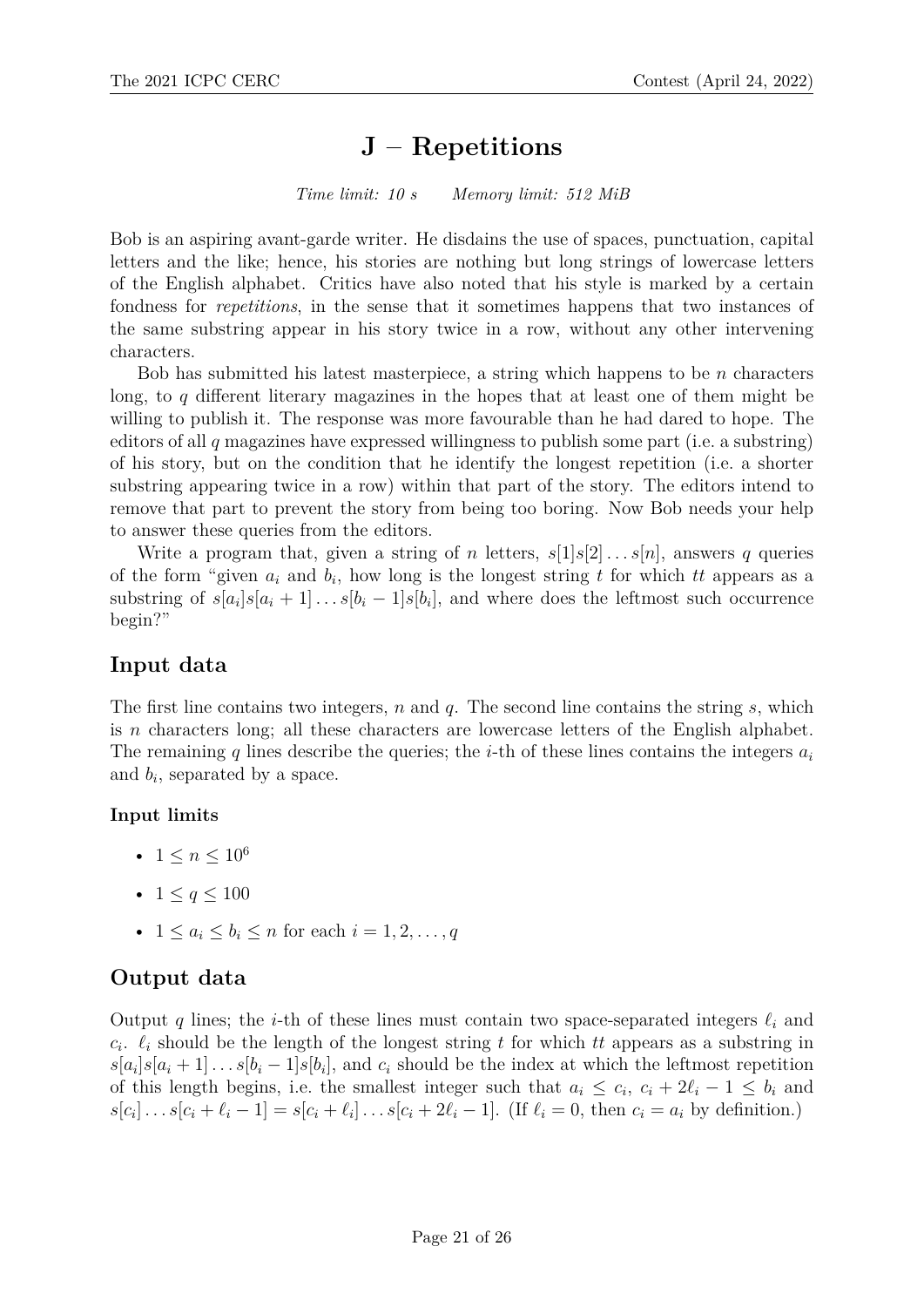| Input      | Output         |
|------------|----------------|
| 10 4       | 14             |
| cabaabaaca | 3 <sub>2</sub> |
| 4 8        | 17             |
| 1 9        | 08             |
| 59         |                |
| 8<br>10    |                |

#### **Comment**

The four queries in the above example refer to the substrings **a**abaa, c**aba**abaac, ab**a**ac, and aca; the part shown in bold is the substring referred to by the result of that query (a substring of length  $\ell_i$ , beginning at index  $c_i$ ). In the last query there is no repetition, so  $\ell_4=0.$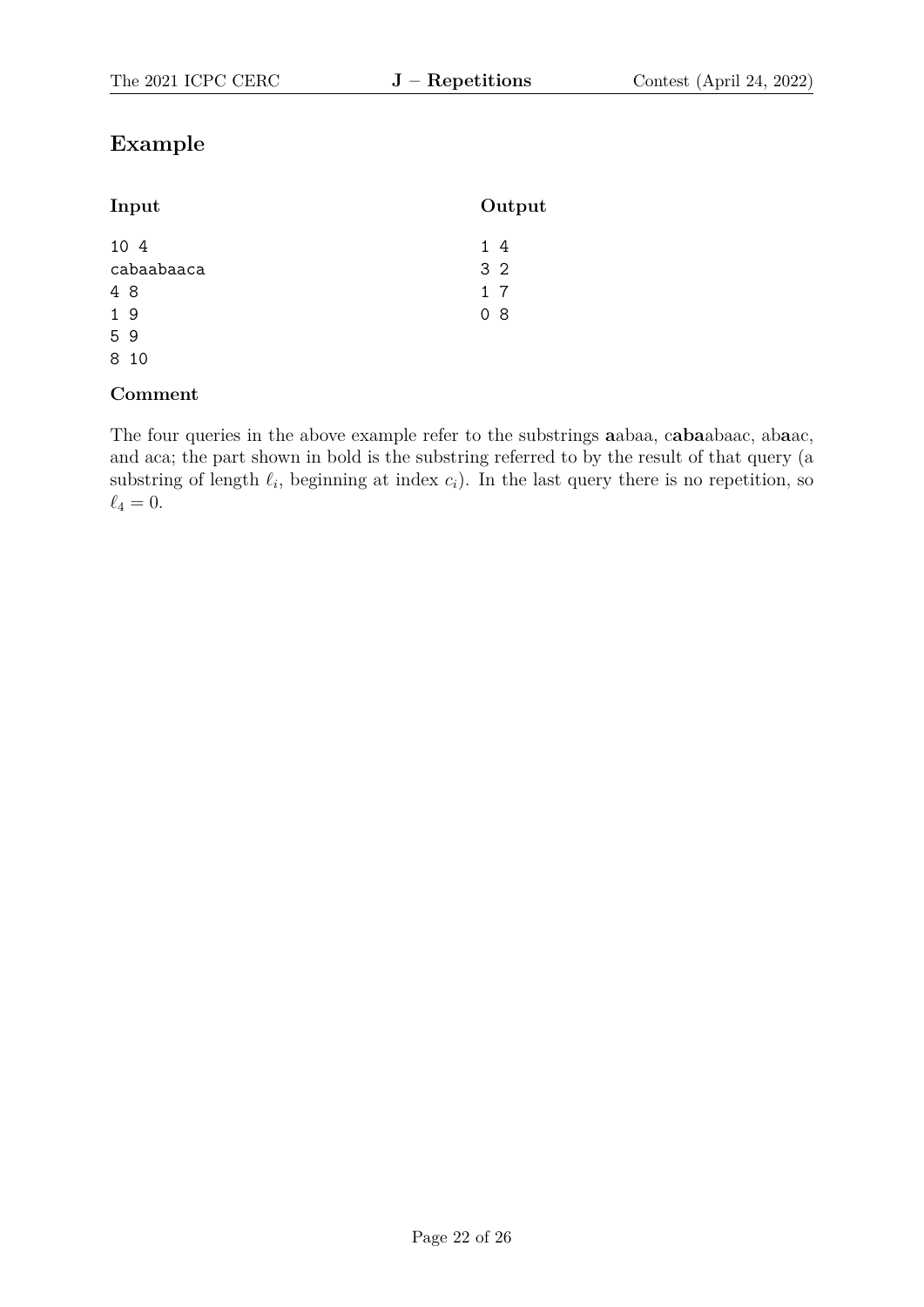# **K – Single-track railway**

*Time limit: 4 s Memory limit: 512 MiB*

Trains running on a single-track railway can only meet at the stations. Suppose that a pair of trains simultaneously leave in the opposite directions, one from the initial and the other from the final station, i.e. the initial station in the opposite direction. It is likely that one of the trains will have to wait for the other one at one of the stations along the railway. To minimize the delays, the trains meet at the station such that the waiting time is minimized.

We know the travel time between each two adjacent stations, equal in both directions. Unfortunately, the travel times constantly change because of the works along the railway. You are given the initial travel times and an updated travel time for the affected section after each change. Write a program that computes the shortest possible waiting time for a pair of trains leaving from the opposite ends of the railway after each of the changes.

# **Input data**

The first line specifies the number of stations, *n*. In the second line,  $n-1$  numbers are given, corresponding to the initial travel times between the adjacent stations (the *i*-th number is the travel time between stations  $i$  and  $i + 1$ ). The third line specifies the number of changes, *k*. This is followed by *k* lines, each containing two numbers: the first one,  $j \in [1, n-1]$ , specifies the station, and the second gives the updated travel time between stations *j* and  $j + 1$ . Keep in mind that the first station is numbered 1 rather than 0.

## **Input limits**

- $2 \leq n \leq 200000$
- $0 \le k \le 200\,000$
- All travel times (both the initial and the updated ones) are integers from the interval  $[1, 10<sup>6</sup>].$

# **Output data**

Output  $n+1$  lines, where the *i*-th line will contain the shortest possible waiting time after  $i-1$  changes (the first one should correspond to the situation before any changes).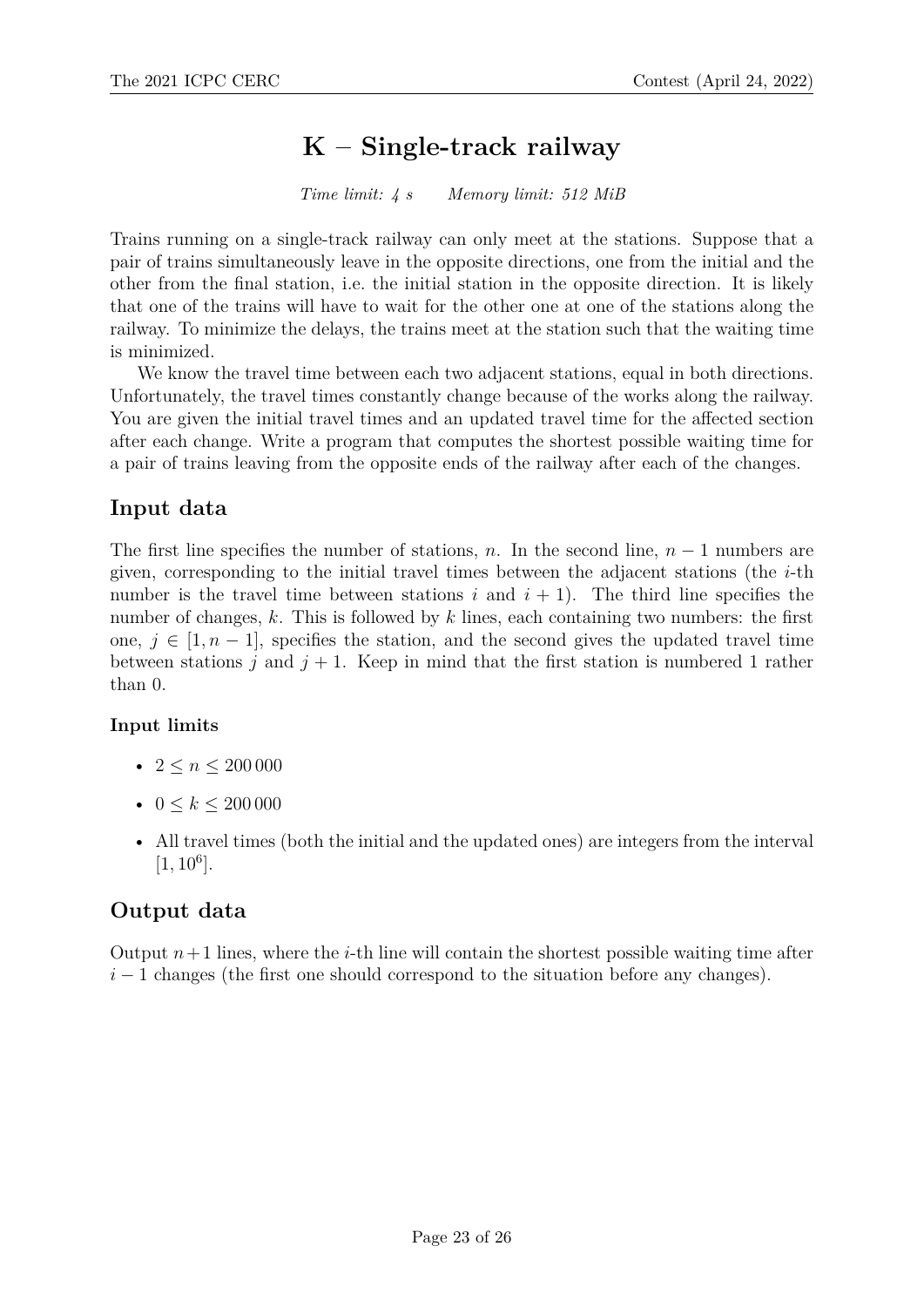| Input          | Output |
|----------------|--------|
| 6              | 10     |
| 20 70 40 10 50 | 0      |
| $\overline{2}$ | 40     |
| 4 80           |        |
| 2 30           |        |
|                |        |

#### **Comment**

At the beginning, the trains leaving in the opposite directions should meet at station 3. The first train will reach that station in 90 minutes, and the second will arrive there in 100 minutes; the waiting time will thus be 10 minutes. Following the first change, the optimal meeting point becomes station 4. Both trains will take 130 minutes to get there, so neither will have to wait. After the second change, they will also meet at station 4. This time, however, the train that arrives first will have to wait for 40 minutes.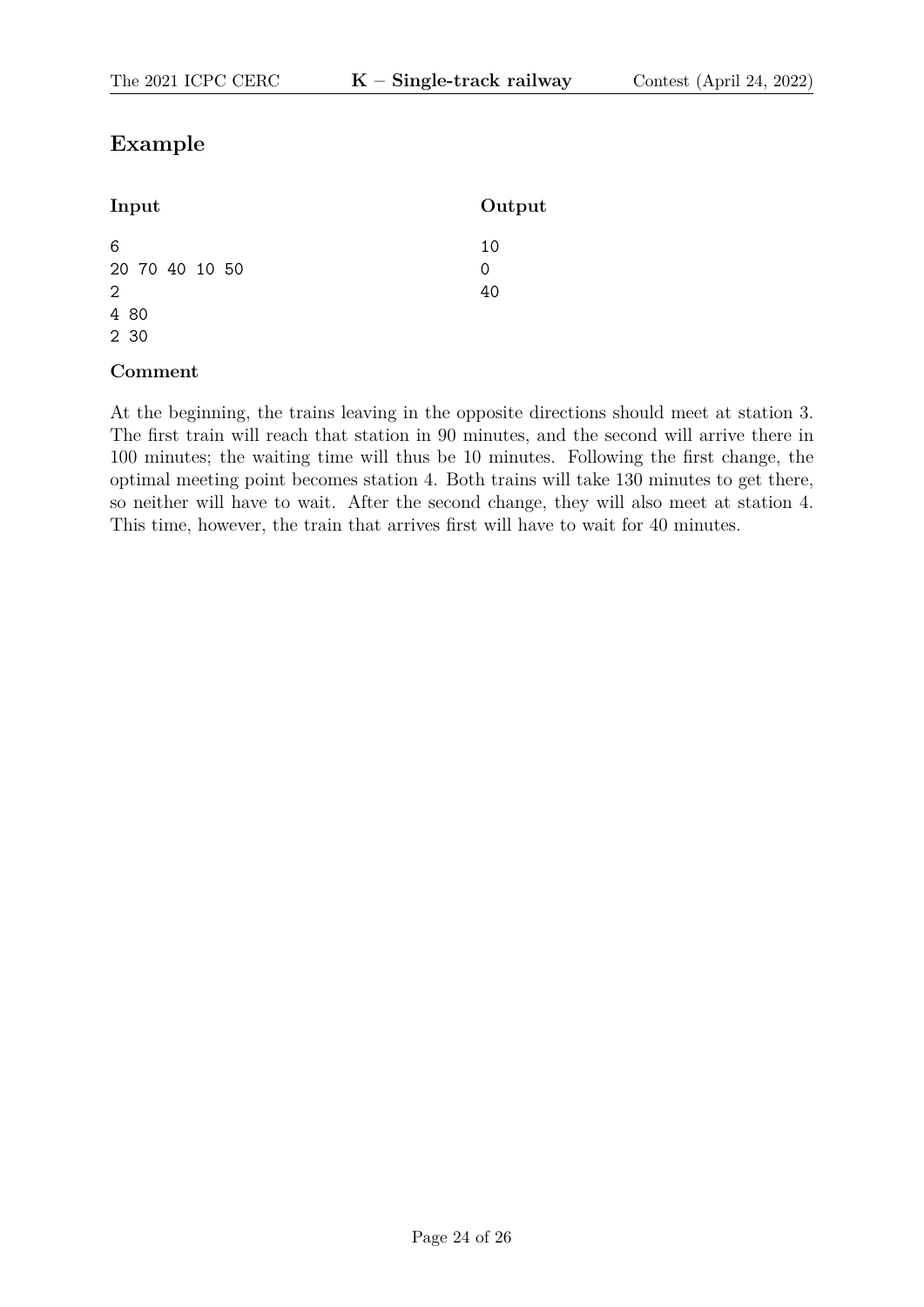# **L – Systematic salesman**

*Time limit: 6 s Memory limit: 256 MiB*

A travelling salesman has received a list of cities that he must visit in a single journey. He may start and end his tour in any city as long as he visits each city at least once. He doesn't have to start and finish in the same city. The travelling salesman noticed that his fellow travelling salesmen are spending way too much time planning and finding an optimal route. Therefore, he has decided to take a different, more systematic approach to planning his route.

He will first split all the cities into the left half and the right half. If the number of cities is odd, the right half will contain one city more than the left. He will then pick one of the halves and visit all the cities in that half before visiting any of the cities in the other half.

To visit the cities in the selected left/right half, he will split this set of cities into the lower and upper half. In case of an odd number of cities in this set, the upper half will contain an extra city. Again, he will first visit all cities in one of these halves before visiting any of the cities in the other half.

He will continue applying the same logic of alternatingly splitting the cities in half horizontally and vertically until he obtains the complete path of the journey. Compute the shortest path that visits all cities that the salesman can obtain in this way.

## **Input data**

The first line contains the number of cities *N* that the salesman wants to visit. Locations of these cities are given in the *N* lines that follow. The location of each city is defined by a space-separated pair of integer coordinates  $X_i$  and  $Y_i$ , which describe its location on a plane. It is guaranteed that  $X_i$  coordinates of all cities are distinct. The same holds for all *Y<sup>i</sup>* coordinates.

#### **Input limits**

- $1 \le N \le 1000$
- $0 \le X_i, Y_i \le 10^6$

## **Output data**

In the first line, print the minimum length of the salesman's path. The length will be considered correct if it differs from the official solution by at most 10<sup>−</sup><sup>4</sup> . In the second line output a space-separated list of cities as visited by the salesman. The cities are numbered from 1 to *N* in order as given in the input. If there are several solutions, you can output any of them.